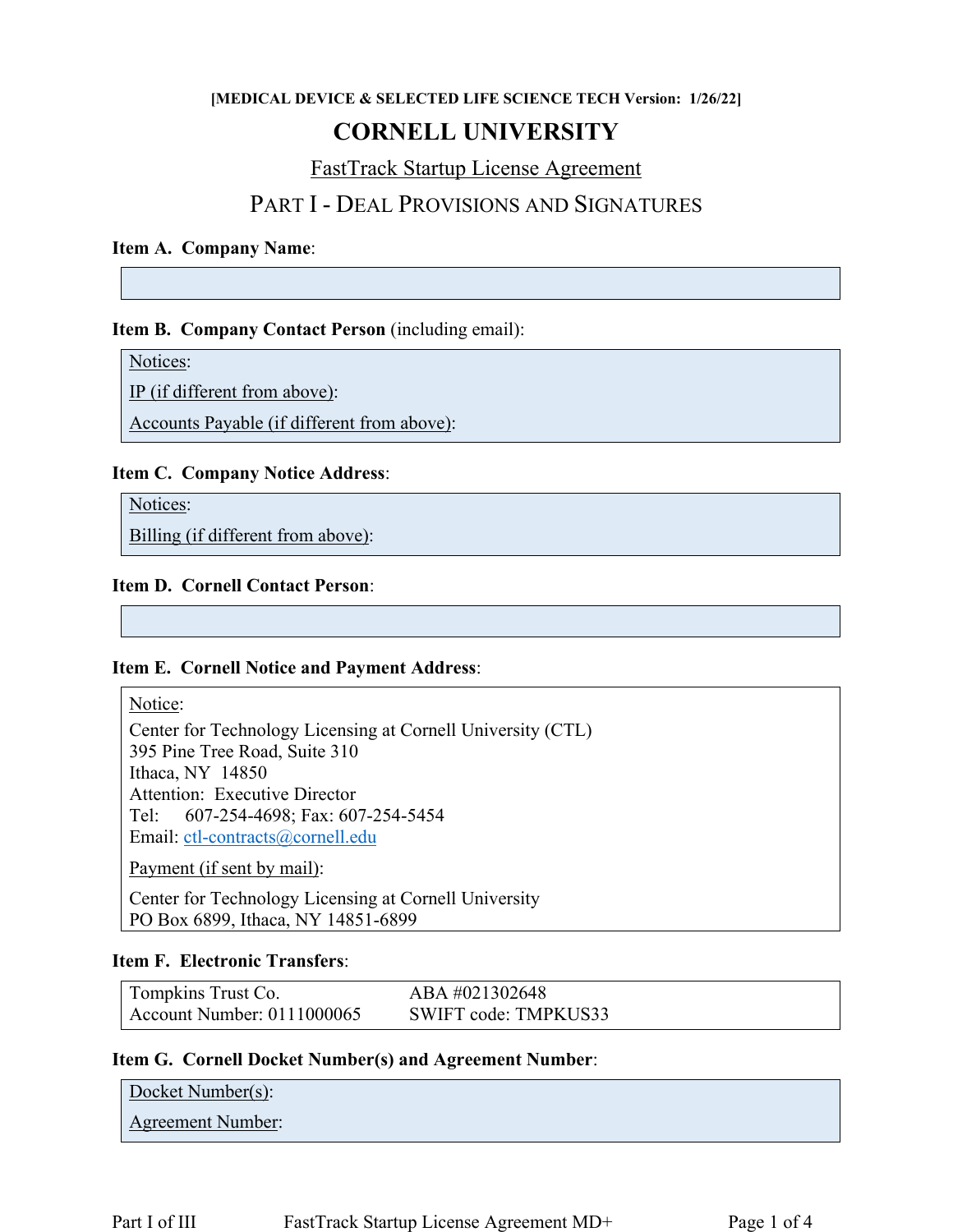#### **Item H. Field of Use**:

#### **Item I. Diligence**:

| <b>DILIGENCE EVENTS</b> | <b>COMPLETION DATE</b> |
|-------------------------|------------------------|
|                         |                        |
|                         |                        |
|                         |                        |

#### **Item J. Effective Date**:

 $.20$ 

#### **Item K. Equity** (no license initiation fee due):

| Select only one box:                                                                       |                                          |
|--------------------------------------------------------------------------------------------|------------------------------------------|
| 4% non-dilutable through<br><b>Subsequent Equity Financings</b><br>aggregating \$4 Million | 1% non-dilutable until Change of Control |
|                                                                                            |                                          |

#### **Item L. Royalty**:

| Select only one box:                        |                                          |
|---------------------------------------------|------------------------------------------|
| 2.5% of Net Sales without                   | 4.0% of Net Sales with Anti-Stacking and |
| <b>Anti-Stacking or Combination Product</b> | <b>Combination Product</b>               |

**Item M. Annual Fee** (payable semi-annually and creditable against royalties earned in that year):

| <b>CALENDAR YEAR</b><br>(following Effective Date) | <b>PAYMENT</b> |
|----------------------------------------------------|----------------|
| Year $1-4$                                         | \$0            |
| Year $5-6$                                         | \$15,000       |
| Every Year Thereafter                              | \$60,000       |

#### **Item N. Sublicensing**:

Pass through royalty, plus 25% of other Sublicense Income that Company receives until the earlier of (a) Regulatory Approval or (b) first sale of the first Licensed Product that is the subject of the Sublicense, plus 15% of other Sublicense Income thereafter. Pass through royalty means that, when computing the royalty due to Cornell, the same royalty rate selected in Item L will also apply to all Net Sales for which a Sublicensee of Company is the seller.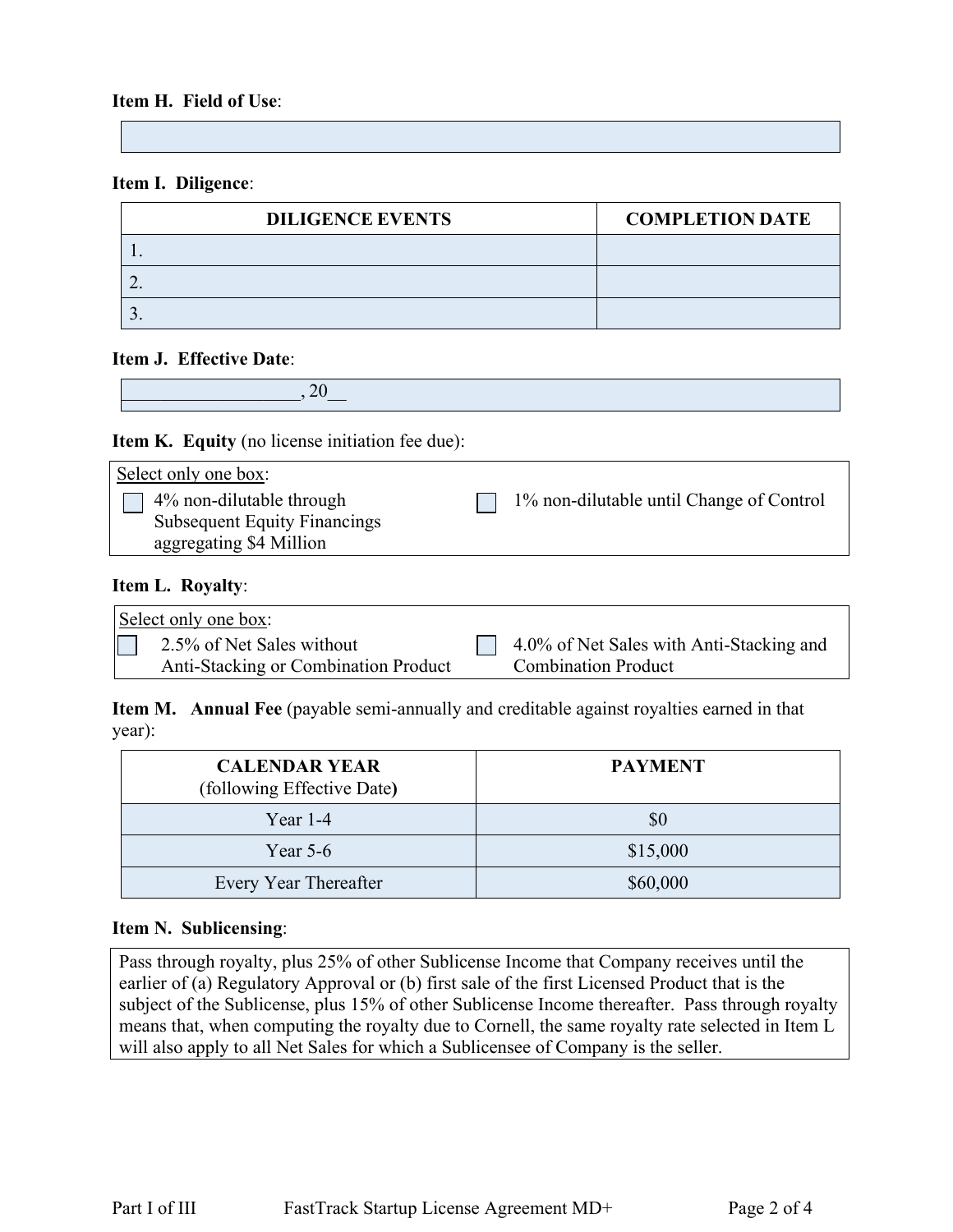#### **Item O. Milestone Payments**:

\$75,000 upon Regulatory Approval, if applicable, for the first Licensed Product; and \$150,000 upon lifetime cumulative Net Sales of \$30 Million for all Licensed Products in the aggregate.

#### **Item P. Patent Expense Reimbursement**:

Reimbursement of all Patent Expenses incurred prior to the Effective Date, plus the first \$5,000 in Patent Expenses incurred on or after the Effective Date, will be deferred until the earlier of (a) the closing of Subsequent Equity Financings aggregating \$2 Million or (b) the second anniversary of Effective Date. With respect to any Patent Expenses incurred on or after the Effective Date that are not deferred, Company will reimburse Cornell as incurred. For any startup company that elects to locate its principal operations in Tompkins County, NY, Cornell will increase the \$5,000 deferral to \$20,000 and extend the second anniversary of the Effective Date to the third anniversary. All payments will be due within 30 days following the date an itemized invoice is sent from Cornell to Company. Past Patent Costs as of the Effective Date are approximately  $\sqrt{\frac{2}{n}}$ 

#### **Item Q. Patent Rights**:

| <b>CORNELL</b><br><b>REFERENCE</b> | TITLE | <b>COUNTRY</b> | <b>APPLICATION   PATENT</b><br><b>NUMBER</b> | <b>NUMBER   STATUS</b> |  |
|------------------------------------|-------|----------------|----------------------------------------------|------------------------|--|
|                                    |       |                |                                              |                        |  |
|                                    |       |                |                                              |                        |  |
|                                    |       |                |                                              |                        |  |
|                                    |       |                |                                              |                        |  |

**Item R. Copyrights** (includes and the following applications and/or registrations, if any, and any unregistered copyrights in the Works):

| <b>CORNELL</b>                    |  |               | <b>APPLICATION   REGISTRATION</b> |               |
|-----------------------------------|--|---------------|-----------------------------------|---------------|
| <b>REFERENCE   NAME   COUNTRY</b> |  | <b>NUMBER</b> | <b>NUMBER</b>                     | <b>STATUS</b> |
|                                   |  |               |                                   |               |
|                                   |  |               |                                   |               |
|                                   |  |               |                                   |               |
|                                   |  |               |                                   |               |
|                                   |  |               |                                   |               |
|                                   |  |               |                                   |               |

**Item S. Technical Information** (if applicable, and may be described further in an appendix):

| $\overline{\phantom{a}}$ |  |
|--------------------------|--|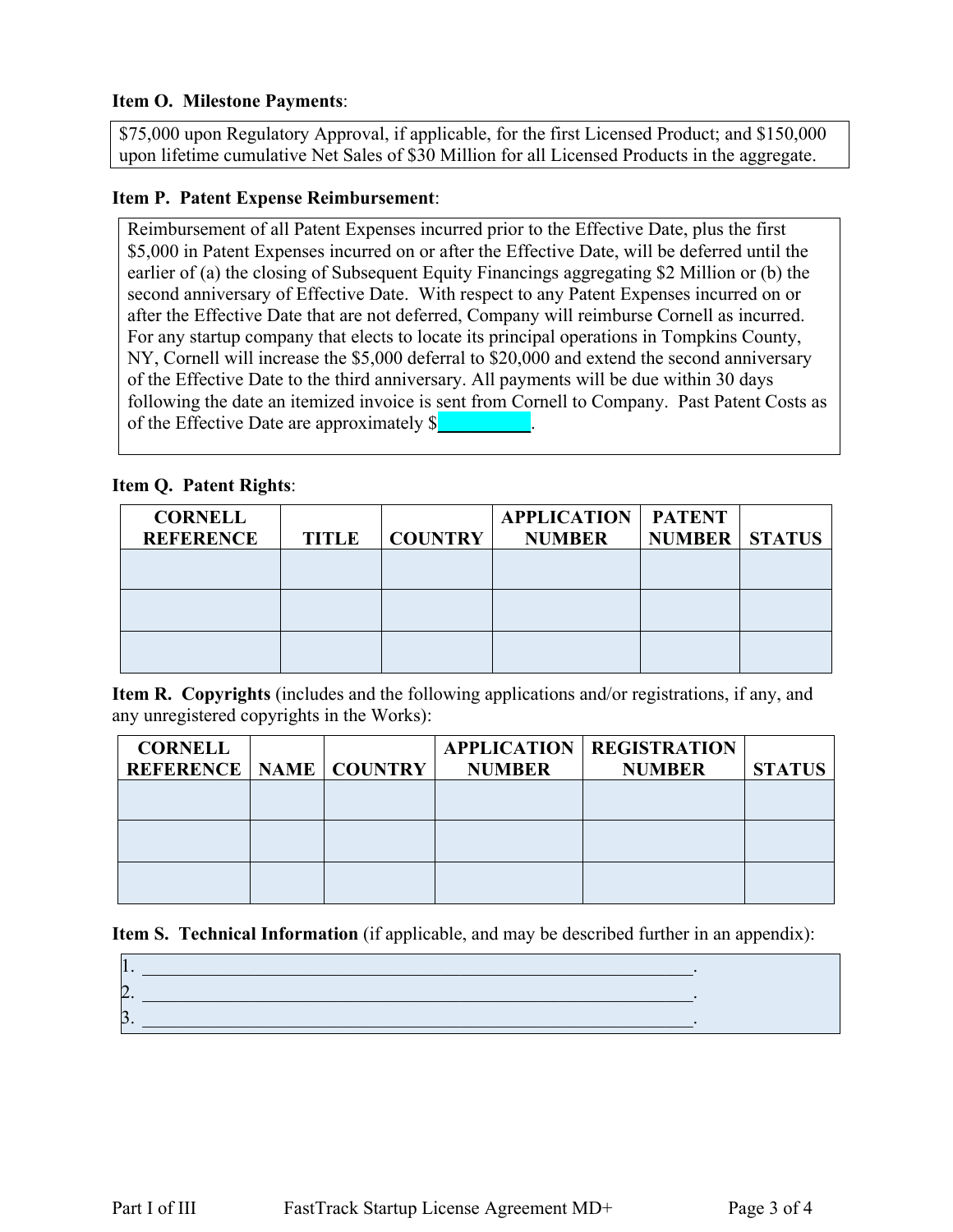**Item T. Materials** (if applicable, and may be described further in an appendix):

| ∸  |  |
|----|--|
| ۰. |  |

**Item U. Works** (includes software and other copyrightable works, if applicable, and may be described further in an appendix):

#### **Item V. Third Party Software** (if applicable):

| ▱ |  |
|---|--|
|   |  |

#### **Item W. Other Terms** (if applicable):

| ▱ |  |
|---|--|
|   |  |

### **Item X. Signatures**:

This Agreement includes: these Deal Provisions and Signatures; the attached FastTrack Terms and Conditions; and the attached Glossary. By signing below, Company and Cornell, intending to be legally bound, agree to all of the provisions of this Agreement as of the Effective Date.

| [Company Name] | <b>Cornell University</b> |
|----------------|---------------------------|
| By:            | Bv:                       |
| Name:          | Name:                     |
| Title:         | Title:                    |
| Date:          | Date:                     |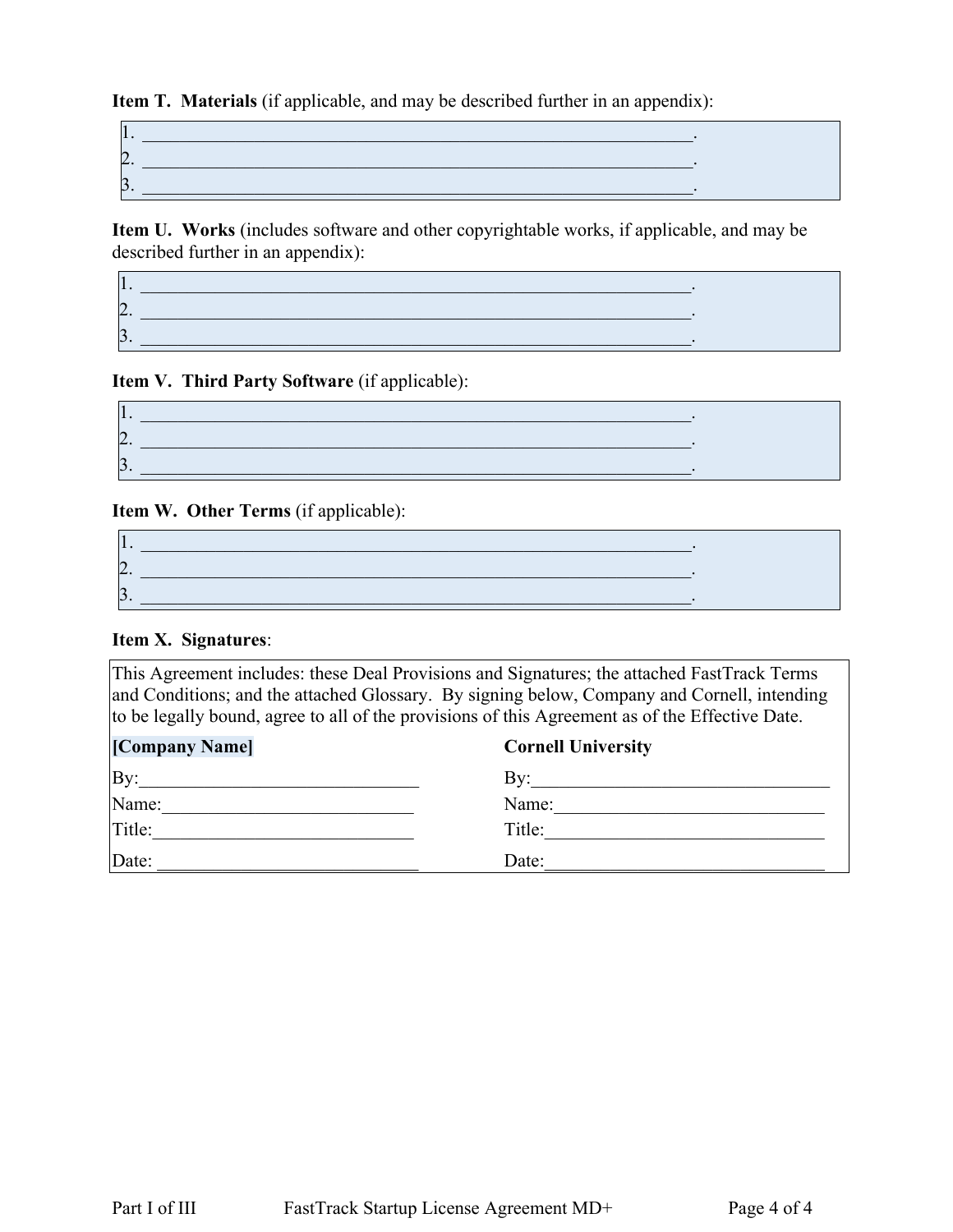# FastTrack Startup License Agreement

# PART II - FASTTRACK TERMS AND CONDITIONS

### 1. **Glossary and Interpretation.**

1.1 Glossary. All capitalized terms used in these Terms and Conditions or the Deal Provisions will have the meaning ascribed to them in the Glossary.

1.2 Interpretation. Any reference to an "*Item*" in these Terms and Conditions or the Glossary refers to the applicable Item set forth in the Deal Provisions. Any reference to "*Article*" or "*Section*" in these Terms and Conditions or the Glossary refers to the applicable Article or Section in these Terms and Conditions.

### 2. **License Grant and Reservation of Rights.**

2.1 Grant. Cornell hereby grants to Company a license under the Patent Rights, the Copyrights, the Technical Information and the Materials: (a) to make, have made, use, offer for sale, sell and import Licensed Products; (b) to practice Licensed Methods; (c) to reproduce, distribute, display and prepare Derivative Works based upon the Works in connection with the Licensed Products; (d) to use Technical Information in connection with the Licensed Products; and (e) to use the Materials in connection with the Licensed Products, all in the Field of Use in the Territory during the Term. The License will be exclusive with respect to the Patent Rights and the Copyrights and non-exclusive with respect to the Technical Information and Materials. The License includes the right to sublicense to the extent permitted by Article 3 for so long as the License remains exclusive. No other rights or licenses are granted by Cornell.

2.2 Academic Reservation. Cornell reserves the right to use, and to permit other non-commercial academic and/or research entities to use, the Patent Rights and the Copyrights for educational and research purposes.

2.3 Government Reservation. The parties acknowledge that if the United States government has provided funding for the intellectual property in the Patent Rights and the Copyrights under any grant or similar contract with a Federal agency, then the United States retains certain rights in such intellectual property. In such event, the License is expressly subject to all applicable United States government rights, including, but not limited to, any applicable requirement that products, which result from such intellectual property and are sold in the United States, must be substantially manufactured in the United States.

2.4 Third Party Software. Although the Works may be used or useful in connection with Third Party Software, the License does not grant Company any license or sublicense to any Third Party Software or the copyrights therein, and Company remains solely responsible for obtaining any license rights necessary for Company or its Affiliates, Sublicensees or End Users to use any Third Party Software.

2.5 Use of Materials. Except as otherwise expressly permitted in Item W, the following restrictions apply to use by Company of the Materials:

(a) Cornell may elect to provide Materials to Company for purpose of developing, producing or delivering Licensed Products in the Field. All Materials and all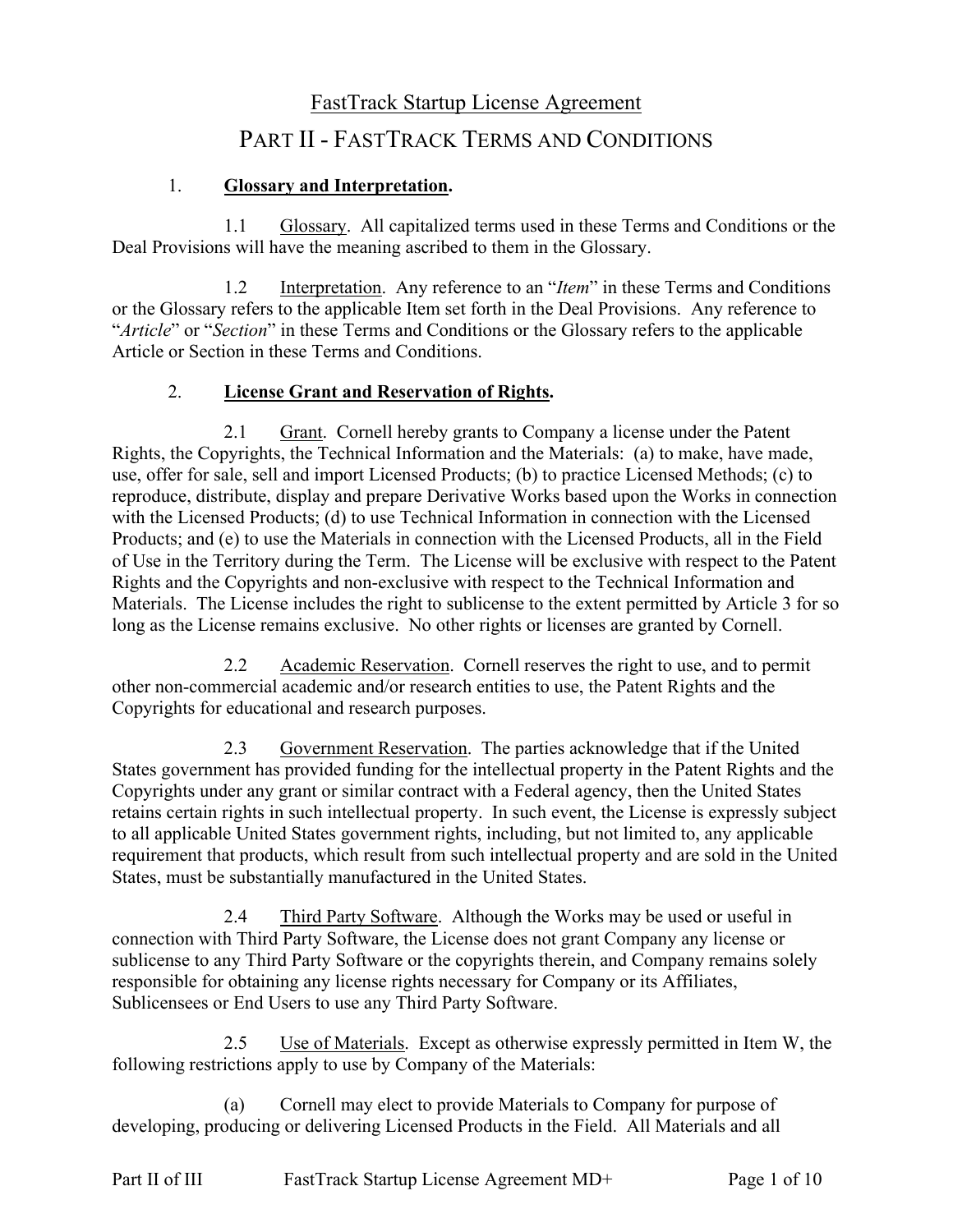intellectual property rights, title and interests therein or relating to the Materials shall at all times remain the property of Cornell. Except to the extent approved in advance in writing by Cornell in its sole discretion, Company shall not (i) make any modifications to the Materials (including, without limitation, any complements, derivatives, analogs, antibodies obtained from the use of, conjugates, and modifications of, with or from the Materials), (ii) reverse engineer the Materials or seek to determine the chemical structure, amino acid sequence or nucleic acid sequence of the Materials (as applicable), or (iii) otherwise use the Materials in violation of the confidentiality and use restrictions of this Agreement.

(b) All Materials provided by Cornell to Company shall be used solely by Company for the purpose identified in Section 2.5(a) and not for any other purpose without the prior written consent of Cornell in its sole discretion. The Materials shall not be made available to any person or entity other than employees, agents and independent contractors working under the immediate control and supervision of Company. The Materials may not be transferred or taken by the Company to another institution or company without the prior written consent of Cornell. The Materials shall not be used for research, testing or treatment involving human subjects or for making any decisions relating to human diagnosis or care.

(c) All Materials delivered by Cornell to Company are experimental in nature, are to be used in a safe manner and in accordance with all applicable governmental rules and regulations and are provided by Cornell "AS IS." CORNELL MAKES NO REPRESENTATIONS AND EXTENDS NO WARRANTIES OF ANY KIND, EITHER EXPRESS OR IMPLIED, WITH RESPECT TO ANY MATERIALS AND EXPRESSLY DISCLAIMS ALL IMPLIED WARRANTIES OF MERCHANTABILITY AND OF FITNESS FOR A PARTICULAR PURPOSE OR USE. CORNELL DISCLAIMS ALL WARRANTIES OF NON-INFRINGEMENT WITH RESPECT TO ANY THIRD PARTY RIGHTS AND TITLE, INCLUDING PATENT RIGHTS, IN ANY MATERIALS.

(d) Except as specified in Section 10.3, at the termination of this Agreement, Company shall discontinue use of all Materials and will arrange for their return to Cornell or for the lawful disposal of all unused Materials (and shall provide written certification of same), as elected by Cornell.

### 3. **Sublicense Conditions**.

3.1 Compliance. In each Sublicense Agreement, Company will prohibit the Sublicensee from further sublicensing (other than issuing End-User Licenses) and require the Sublicensee and any End User to comply with all applicable terms and conditions of this Agreement, including, but not limited to, Sections 3.3, 6.1, 7.3, 8.1, 8.4 and 10.1. Each Sublicense requires the prior written consent of Cornell if: (a) Company receives or agreed to receive anything of value in lieu of cash as consideration from a third party under the Sublicense; or (b) the economic and other terms of the Sublicense are not on an arm's-length basis. Such required written consent by Cornell will not be unreasonably withheld or delayed. Company and each Sublicensee will not provide any source code, if applicable, to any End User without the prior written consent of Cornell.

3.2 Copy. Within 30 days after Company enters into a Sublicense, Company will deliver to Cornell a complete and accurate copy of the entire Sublicense Agreement written in the English language. Cornell's receipt of the Sublicense Agreement, however, will constitute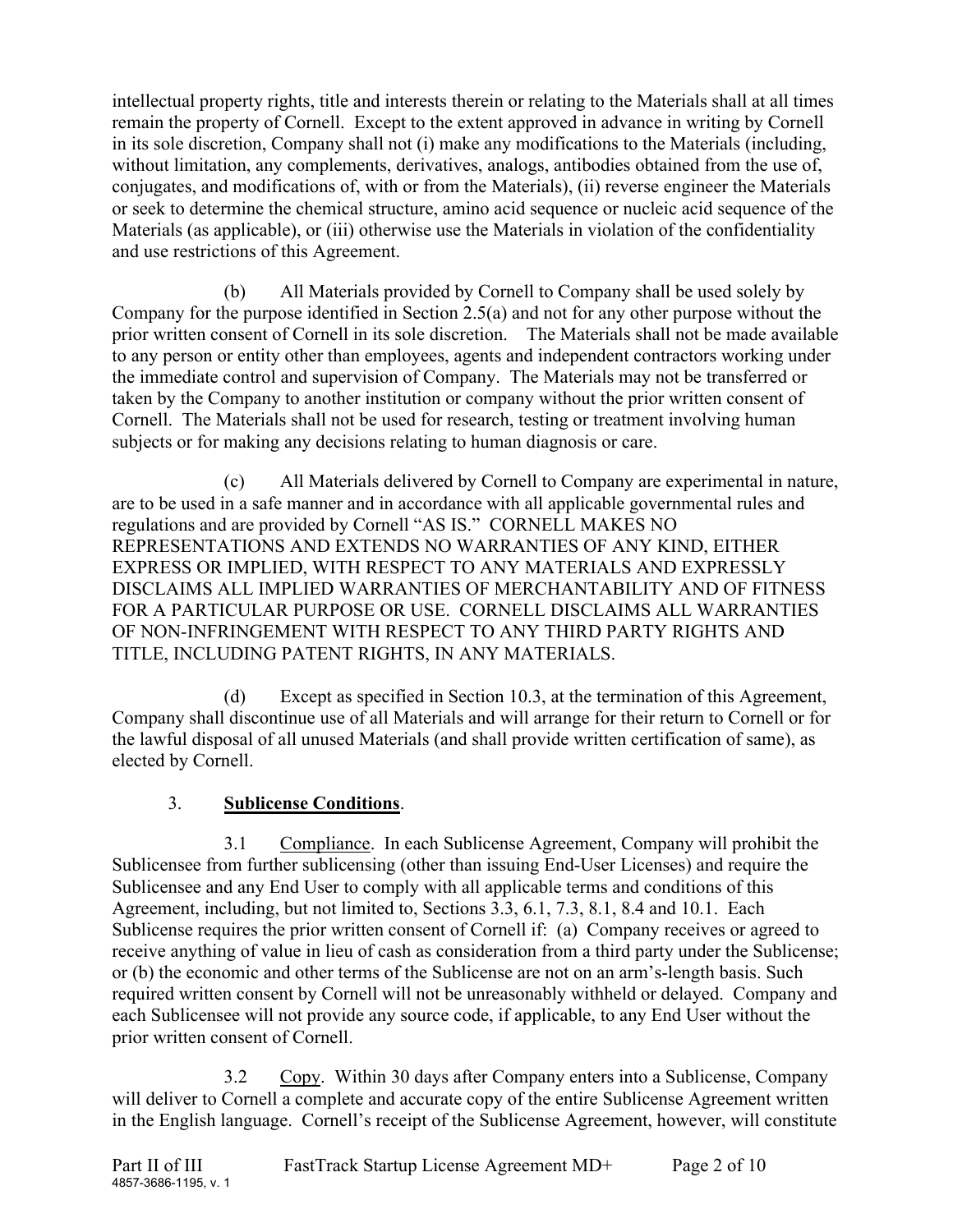neither an approval of the Sublicense nor a waiver of any right of Cornell or obligation of Company under this Agreement.

3.3 Company Trigger Event. In the event that Company causes or experiences a Trigger Event, all payments due to Company from its Affiliates or Sublicensees under each Sublicense Agreement will, upon Notice from Cornell to such Affiliate or Sublicensee, become payable directly to Cornell for the account of Company. Upon receipt of any such funds, Cornell will remit to Company the amount, if any, by which such payments exceed the amounts owed by Company to Cornell.

3.4 Sublicense Survival. Unless Company receives written consent from Cornell prior to the issuance of the Sublicense by Company to the Sublicensee, upon termination of this Agreement for any reason, Cornell, at its sole discretion, shall determine whether Company shall cancel or assign to Cornell the Sublicense.

### 4. **Diligence**.

4.1 Business Plan. Prior to the Effective Date, Company will deliver to Cornell a copy of Company's initial business plan. Thereafter, Company will deliver to Cornell an updated business plan whenever there are significant changes to Company's business during the Term.

4.2 Efforts. Company will use commercially reasonable efforts to: (a) develop, commercialize, market and sell Licensed Products in a manner consistent with the current business plan of Company; and (b) achieve each of the Diligence Events by the applicable completion date for the first Licensed Product. Company will provide Cornell with periodic updates on Company's progress pursuant to Section 6.1.

4.3 Failure. If Company fails to perform any of its diligence obligations under Section 4.2, then Cornell shall have the right and option on written Notice to Company to either terminate this Agreement or convert the License from exclusive to nonexclusive. This conversion right, if exercised by Cornell, supersedes the exclusivity rights granted in Article 2.

4.4 Additional Products. If, at any time after the fifth anniversary of the Effective Date, Company has not established or begun a product or business development program for a specific Licensed Product in any country or any sector of the Field of Use and Cornell receives one or more bona fide written offers to license exclusively the Patent Rights for commercialization of such Licensed Product in such country or with respect to such sector of the Field of Use, then Cornell shall refer such offers to Company. If, within a reasonable time, Company fails (a) to initiate a program in such country to commercialize the specific Licensed Product or (b) to grant one or more Sublicenses to commercialize the specific Licensed Product in such country, on commercially reasonable terms and conditions, then Cornell, upon written Notice to Company, may then exclude such country from the Territory and license such rights in such country to one or more third parties. Additionally, if, within a reasonable time, Company fails (i) to initiate a program with respect to such sector of the Field of Use to commercialize the specific Licensed Product or (ii) to grant one or more Sublicenses to commercialize the specific Licensed Product with respect to such sector of the Field of Use, on commercially reasonable terms and conditions, then Cornell, upon written Notice to Company, may exclude such sector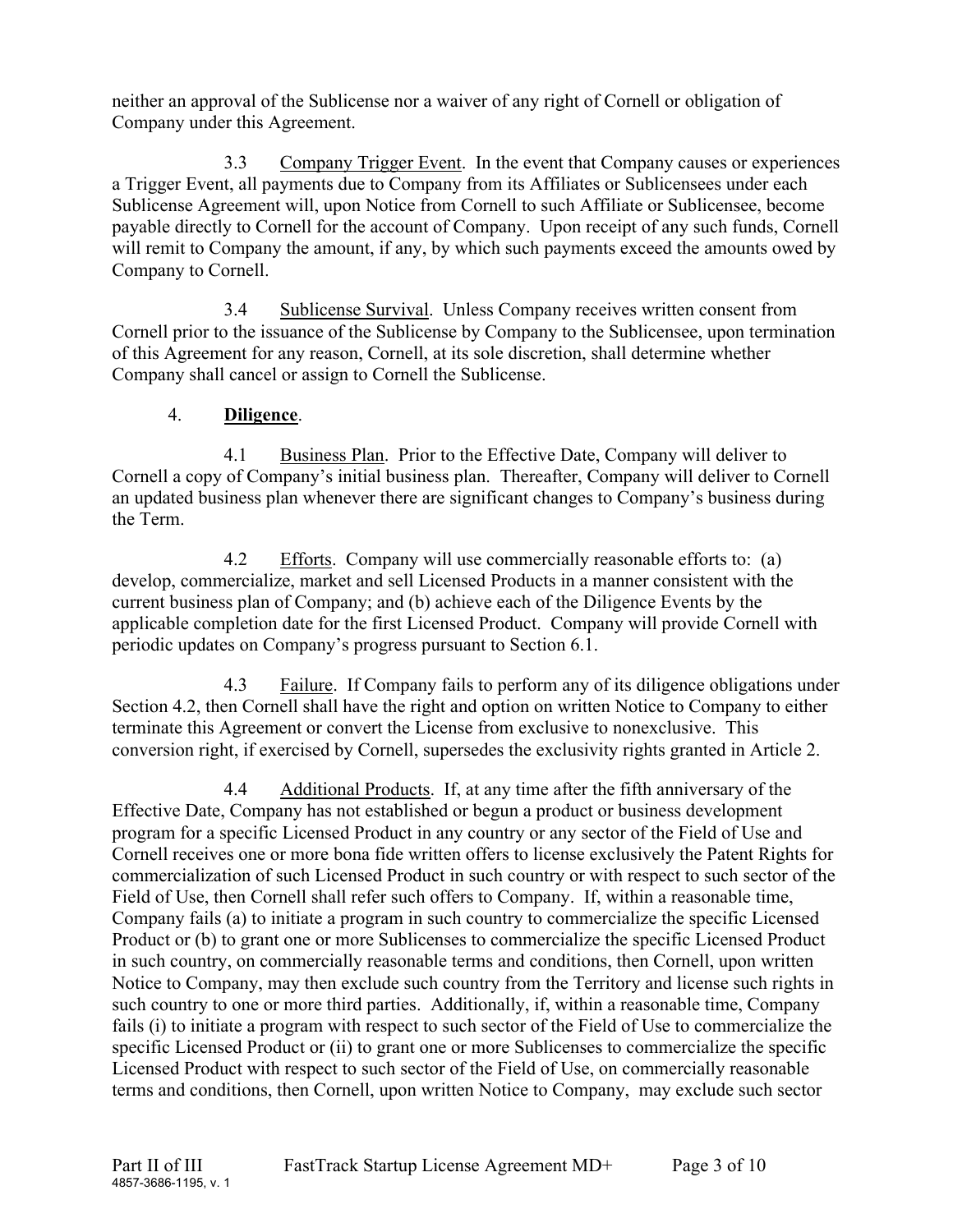of the Field of Use from the Field of Use and license such rights in such sector of the Field of Use to one or more third parties.

5. **Equity, Fees and Royalties**. In consideration of the License, Company will deliver or pay to Cornell the following consideration:

5.1 Equity. On the Effective Date, Company will issue to Cornell such number of shares of common stock of Company as will cause Cornell to own the Minimum Equity Percentage of the capital stock of Company on a fully diluted basis on the Effective Date, assuming the exercise, conversion and exchange of all outstanding securities of Company for or into shares of common stock of Company. The issuance of equity to Cornell will be pursuant to the Equity Documents. The Equity Documents will require, among other things, the issuance by Company to Cornell of: (a) additional shares of Common Stock to fulfill the dilution protection obligation selected by Company in Item K; and (b) a stock certificate or certificates with respect to each share of common stock issued to Cornell.

5.2 Annual Fee. Company will pay to Cornell an Annual Fee as specified in Item M, commencing on the first anniversary of the Effective Date. The Annual Fee is payable on a semi-annual basis, with payments due on February 28 and August 31 of each year. Each semi-annual payment will be one-half of the amount of the Annual Fee specified in Item M. All payments of Annual Fees pursuant to this Section 5.2 will be fully creditable against royalties earned in the same calendar year owed to Cornell pursuant to Section 5.3.

5.3 Royalty. Company will pay to Cornell a royalty equal to the applicable Royalty Rate multiplied by the Net Sales generated each calendar half year by Company, its Affiliates, and (if Company elects a pass through royalty in Item N) its Sublicensees, payable semi-annually in accordance with Section 6.2.

5.4 Sublicense Fees. With respect to each Sublicense, Company will pay to Cornell a fee equal to the Sublicense Rate multiplied by the Sublicense Income earned in each calendar half year, payable semi-annually in accordance with Section 6.2.

5.5 Milestone Payment. With respect to Licensed Products, Company will pay Cornell milestone payments as specified in Item O, payable semi-annually in accordance with Section 6.2.

### 6. **Reports and Payments**.

6.1 Reports. Beginning 6 months after Effective Date and ending on the date of first Sale of a Licensed Product, Company will deliver to Cornell development reports covering activities and efforts of the preceding 6 months in the development of rights granted to Company under this Agreement, which reports are due on or before February 28 and August 31 of each year and will be substantially in the form of the sample report available at [https://ctl.cornell.edu/wp-content/uploads/Development-Report.pdf.](https://ctl.cornell.edu/wp-content/uploads/Development-Report.pdf) Beginning after the first Sale of a Licensed Product, on or before each February 28 and August 31 of each year, Company will deliver to Cornell: (a) a commercialization report, certified by an officer of Company, detailing the calculation of all royalties, fees, milestones and other payments due to Cornell and any applicable currency conversions, and relevant business and corporate development efforts relating to the rights granted in this Agreement; and (b) all royalties, fees, milestones and other payments due to Cornell under Article 5. Each commercialization report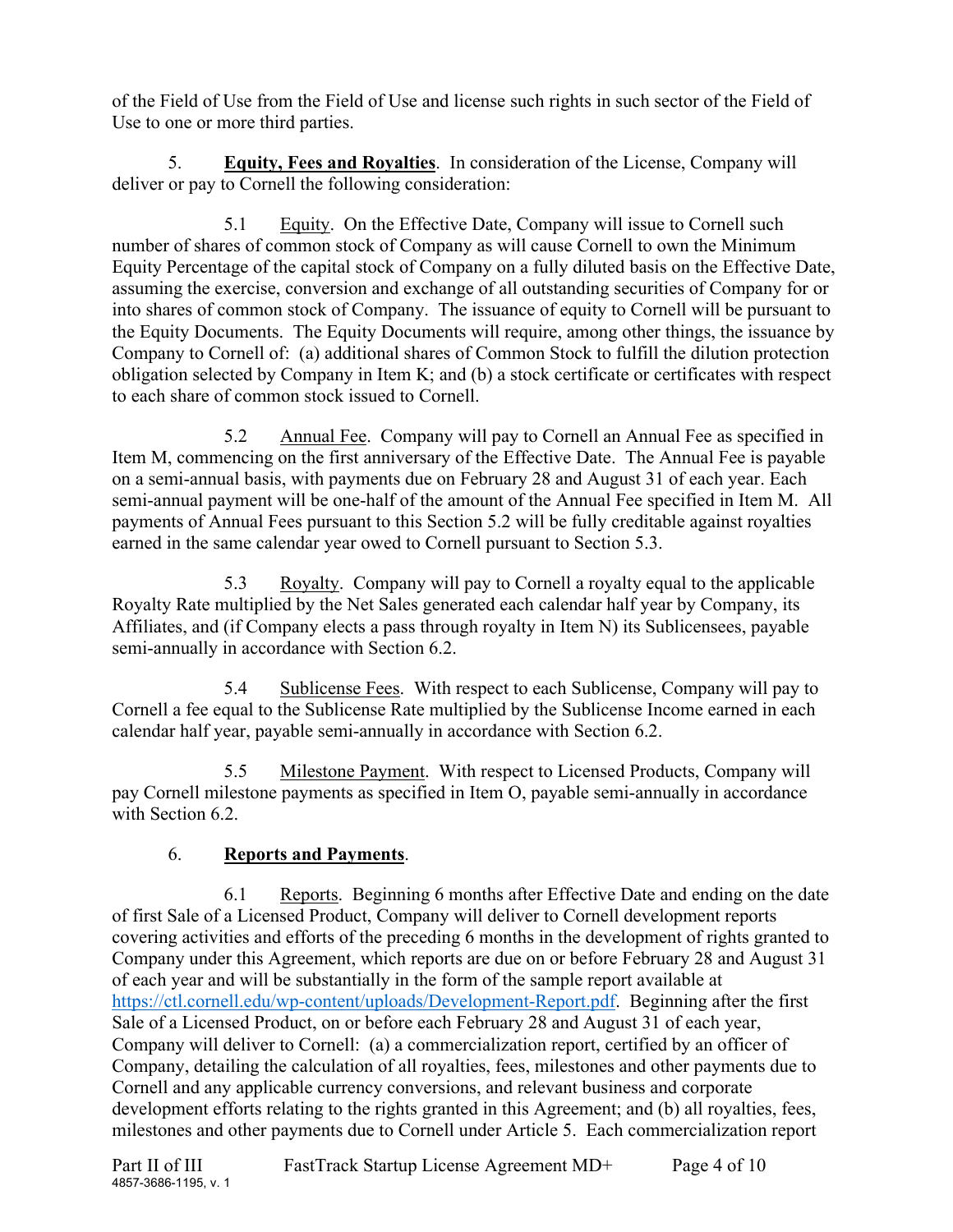shall cover the 2 most recently completed Quarters and will be substantially in the form of the sample report available at [https://ctl.cornell.edu/wp-content/uploads/Commercialization-](https://ctl.cornell.edu/wp-content/uploads/Commercialization-Report.pdf)[Report.pdf.](https://ctl.cornell.edu/wp-content/uploads/Commercialization-Report.pdf)

6.2 Payments. All payments by Company are payable to "Cornell University" and will be made to the Payment Address. All amounts that are not paid by Company when due will accrue interest from the date due until paid at a rate equal to 1% per month (or the maximum allowed by law, if less). All dollar amounts referred to in this Agreement are expressed, and all payments will be made, in United States dollars. If Company receives payment from a third party in a currency other than United States dollars for which a royalty or fee is owed under this Agreement, then such payment will be converted into United States dollars at the conversion rate for the foreign currency as published in the eastern edition of the Wall Street Journal as of the last business day of the semi-annual period in which the payment was received by Company.

### 7. **Records, Audits and Information Rights**.

7.1 Records. For at least 5 years after submission of the applicable report required under Section 6.1, Company will maintain, and will cause its Affiliates and sublicensees to maintain, complete and accurate books, records and related background information to verify Sales, Net Sales, Sublicense Income, and all of the royalties, fees, milestones and other payments due or paid under this Agreement, as well as the various deductions and computations reported under Article 6.

7.2 Audits. During the Term and for a period of 5 years thereafter, upon reasonable prior written Notice to Company, Company and its Affiliates and sublicensees will provide Cornell and its accountants with access to all of such books, records and information to conduct a review or audit of Sales, Net Sales, Sublicense Income and all of the royalties, fees, milestones and other payments payable and deductions and computations applicable under this Agreement. Company will promptly pay to Cornell the amount of any underpayment determined by the review or audit, plus accrued interest calculated from the date payment was due until the date payment was received. If the review or audit determines that Company has underpaid any payment by 5% or more, then Company will also promptly pay the costs and expenses of Cornell and its accountants in connection with the review or audit. Any overpayment by Company will be treated as a credit against future amounts payable to Cornell under this Agreement.

7.3 Information Rights. Until the closing of Company's initial public offering, Company will provide to Cornell, at least as frequently as the following reports are distributed to the Board of Directors or management of Company, copies of: (a) all Board and managerial reports that relate to the Patent Rights, the Copyrights, the Works, the Materials, the Technical Information or the Licensed Products; and (b) all business plans, projections and financial statements for Company.

### 8. **Confidentiality and Use of Cornell's Name**.

8.1 Company Confidentiality. The Confidentiality Agreement will continue to govern the protection of confidential information of Cornell under this Agreement, and each Affiliate and Sublicensee of Company will be bound to Company's obligations under the Confidentiality Agreement. The source code of any software included in the Works will be treated as the Confidential Information of Cornell.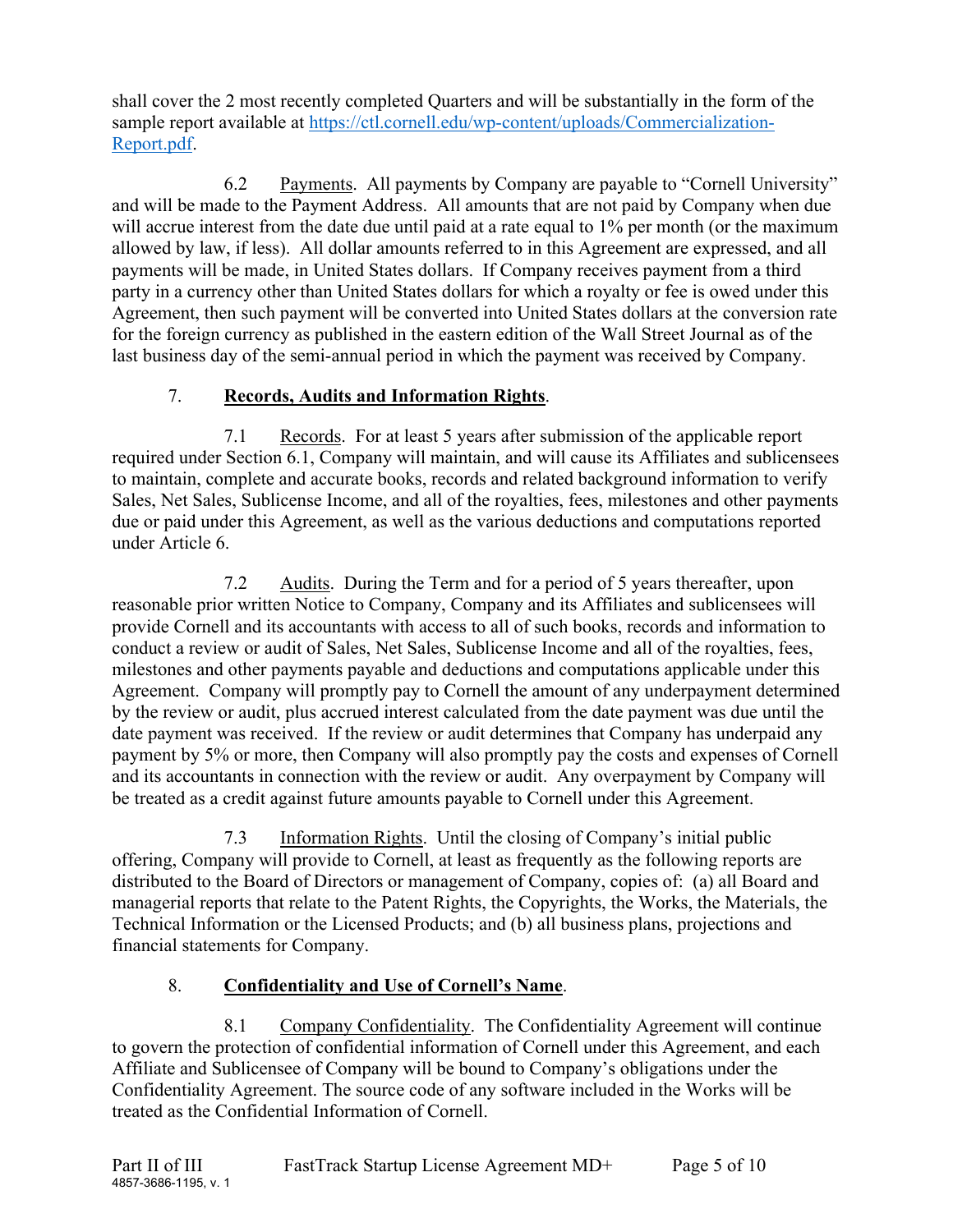8.2 Cornell Confidentiality. Cornell, acting through its Center for Technology Licensing and finance offices, will use reasonable efforts not to disclose to any third party outside of Cornell any confidential information of Company contained in the reports and records required to be delivered or made available to Cornell under Sections 4.1, 6.1, 7.2 and 7.3, for so long as such information remains confidential. Cornell bears no institutional responsibility for maintaining the confidentiality of any other information of Company.

8.3 Investigator Confidentiality. Company may elect to enter into confidentiality agreements with individual investigators at Cornell provided that the agreement complies with Cornell's internal policies.

8.4 Use of Name. Company and its Affiliates, Sublicensees, employees, and agents may not use the name, logo, seal, trademark, or service mark (including any adaptation of them) of Cornell or any Cornell school, organization, employee, student or representative, without the prior written consent of Cornell in its sole discretion.

### 9. **Early Termination**.

9.1 Term. This Agreement will be effective during the Term and expire upon completion of the Term.

9.2 Company Termination. Company may terminate this Agreement at any time during the Term, effective upon completion of each of the following conditions: (a) providing at least 60 days prior written Notice to Cornell of such intention to terminate; (b) ceasing to make, have made, use, import, offer for sale and sell all Licensed Products; (c) (i) terminating all Sublicenses and causing all Affiliates and Sublicensees to cease making, having made, using, importing, offering for sale and selling all Licensed Products or (ii) to the extent permitted by Section 3.4, assigning all Sublicenses to Cornell; and (d) paying all amounts owed to Cornell under this Agreement through the effective date of termination.

9.3 Cornell Termination. Cornell may terminate this Agreement during the Term if: (a) Company is late in paying to Cornell any amounts owed under this Agreement and does not pay Cornell in full, including accrued interest, within 30 days after written Notice of the breach; (b) Company or its Affiliate or Sublicensee breaches this Agreement and does not cure the breach within 45 days after written Notice of the breach; (c) Company or its Affiliate experiences a Trigger Event; or (d) Company or its Affiliate challenges, directly or indirectly, whether as a claim, cross-claim, counterclaim or defense, the validity or enforceability of any of the Patent Rights before any court, arbitrator or other tribunal or administrative agency in any jurisdiction.

### 10. **Effect of Termination**.

10.1 Effect. Upon the termination of this Agreement for any reason: (a) the License terminates; (b) Company and all its Affiliates and Sublicensees will cease all making, having made, using, importing, offering for sale and selling all Licensed Products, except to the extent the Sublicense is assigned to Cornell pursuant to Section 3.4; (c) Company will pay to Cornell all amounts, including accrued interest, owed to Cornell under this Agreement through the date of termination; and (d) Company will, at Cornell's request, return to Cornell all confidential information of Cornell and provide to Cornell one complete copy of all data with respect to Licensed Products generated by Company during the Term that will facilitate the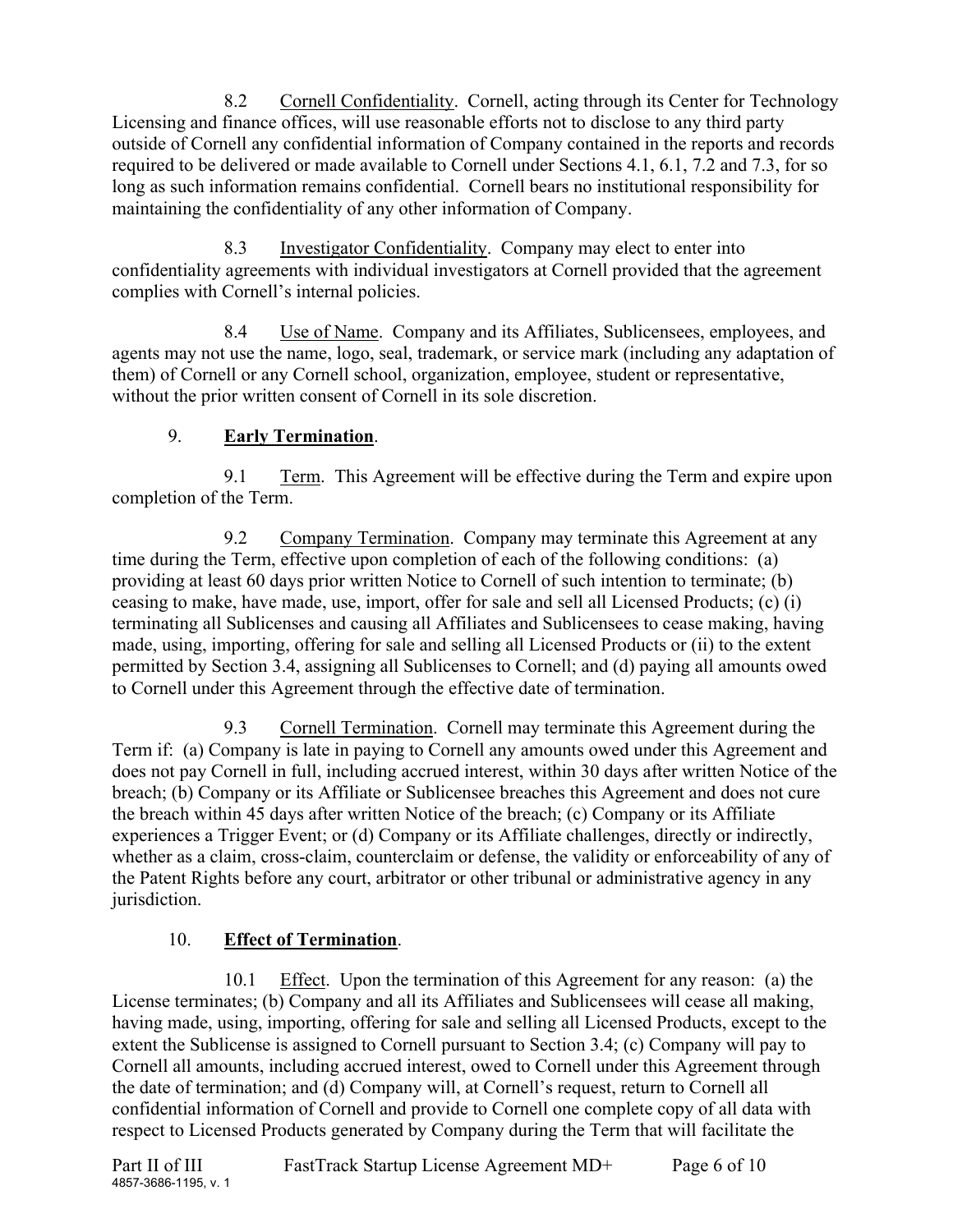further development of the technology licensed under this Agreement. In the case of termination by Cornell, this Agreement will immediately terminate without any further action required by either Cornell or Company. Company's obligation to pay all amounts, including accrued interest, owed to Cornell under this Agreement will survive the termination of this Agreement for any reason.

10.2 Survival. Articles 6, 8, 10, and 13 – 16 and Sections 7.1 and 7.2 will survive the termination of this Agreement for any reason in accordance with their respective terms.

10.3 Surviving License. Effective upon (a) the expiration of the Term pursuant to Section 9.1 (but not the termination of this Agreement for any other reason), (b) Company's payment in full of all obligations of Company arising prior to such date, and (c) Company's compliance with all of Company's obligations, both prior to and surviving such date, under this Agreement, Cornell hereby grants to Company a perpetual, fully paid-up, non-exclusive license to use the Works, the Technical Information and, if applicable, the Materials with respect to Licensed Products in the Field of Use in the Territory.

### 11. **Patent and Copyright Maintenance and Reimbursement**.

11.1 Control. Cornell controls the preparation, prosecution and maintenance of the Patent Rights and the Copyrights and the selection of patent counsel. Cornell will provide Company with all relevant documentation relating to such prosecution, and Company will keep such documentation confidential. Cornell will seek and consider Company's advice and input on all material Patent and Copyright prosecution matters.

11.2 Reimbursement. Company will reimburse Cornell for Patent Expenses after Company's receipt of invoices for such fees, expenses and charges, all in accordance with Item P.

### 12. **Offensive Infringement**.

12.1 Communication. Company and Cornell will provide each other with prompt Notice of any infringement of the Patent Rights or the Copyrights, which may come to their attention, and will consult each other in a timely manner concerning any appropriate response to the infringement.

12.2 Prosecution. Company may prosecute any infringement of the Patent Rights or the Copyrights at Company's expense. Company must not settle or compromise any such litigation in a manner that imposes any obligations or restrictions on Cornell or grants any rights to the Patent Rights or the Copyrights (other than permitted sublicenses) and, if applicable, Technical Information and/or Materials without Cornell's prior written permission. Financial recoveries from any such litigation will be: (a) first, applied to reimburse each party for their respective litigation expenditures; and (b) second, as to any remainder, retained by Company but treated as Sublicense Income for the purpose of determining the sublicense fees due to Cornell under Section 5.4. Cornell reserves the right to intervene at Cornell's expense and join Company in any litigation under this Article 12. If Company does not prosecute any infringement of the Patent Rights or the Copyrights, then Cornell may elect to prosecute such infringement at Cornell's expense, and any financial recoveries will be retained by Cornell in their entirety.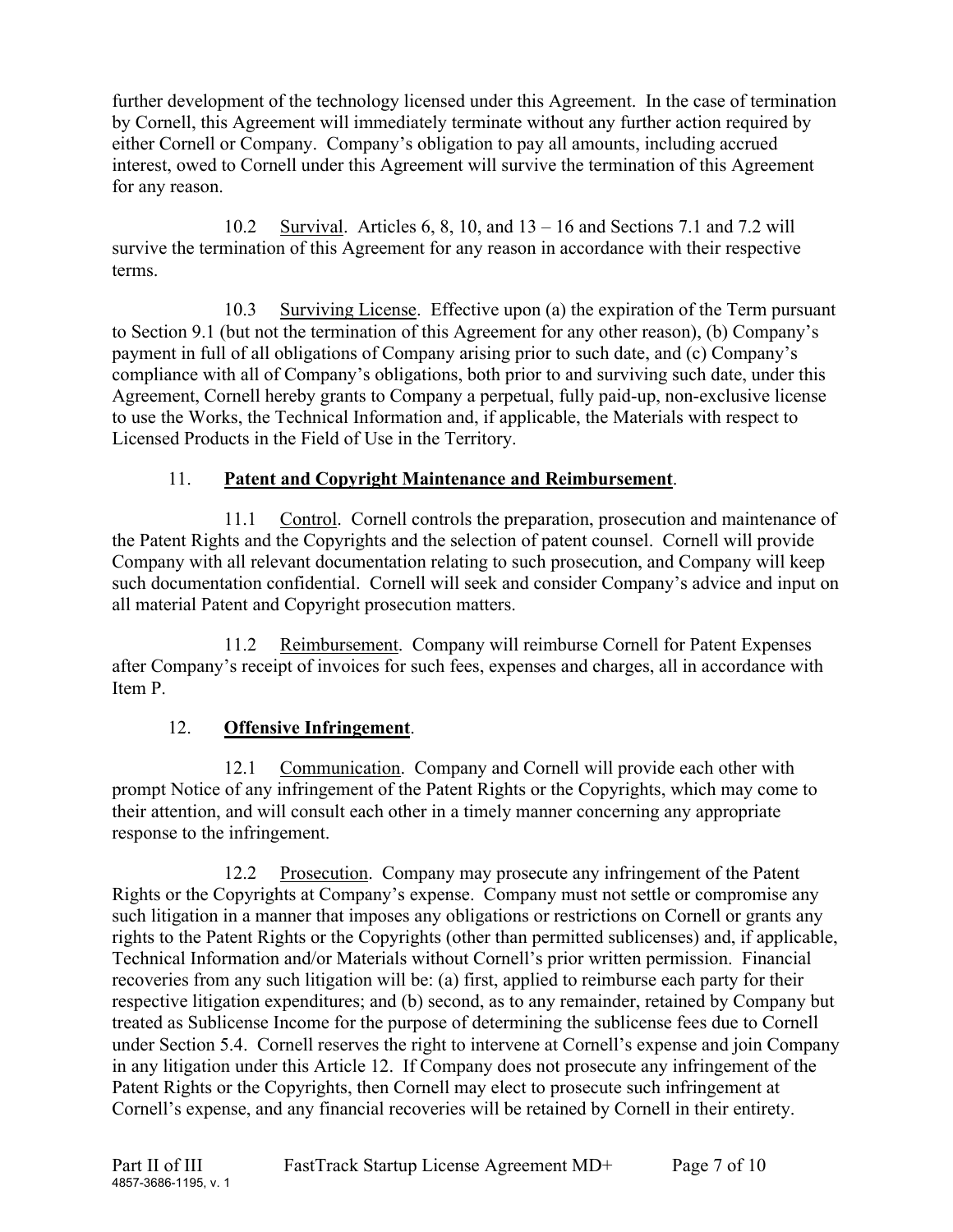12.3 Cooperation. In any litigation under this Article 12, either party, at the request and expense of the other party, will cooperate to the fullest extent reasonably possible. This Article 12 will not be construed to require either party to undertake any activities, including legal discovery, at the request of any third party, except as may be required by lawful process of a court of competent jurisdiction.

13. **Disclaimer of Warranties**. THE PATENT RIGHTS, COPYRIGHTS, WORKS, TECHNICAL INFORMATION, MATERIALS, LICENSED PRODUCTS AND ANY OTHER TECHNOLOGY LICENSED UNDER THIS AGREEMENT ARE PROVIDED ON AN "AS IS" BASIS. CORNELL MAKES NO REPRESENTATIONS OR WARRANTIES, EXPRESS OR IMPLIED, INCLUDING BUT NOT LIMITED TO ANY WARRANTY OF ACCURACY, COMPLETENESS, PERFORMANCE, MERCHANTABILITY, FITNESS FOR A PARTICULAR PURPOSE, COMMERCIAL UTILITY, NON-INFRINGEMENT OR TITLE.

14. **Limitation of Liability**. CORNELL WILL NOT BE LIABLE TO COMPANY, ITS AFFILIATES, SUBLICENSEES, SUCCESSORS OR ASSIGNS, OR ANY THIRD PARTY WITH RESPECT TO ANY CLAIM: (a) ARISING FROM COMPANY'S USE OF THE PATENT RIGHTS, COPYRIGHTS, WORKS, TECHNICAL INFORMATION, MATERIALS, LICENSED PRODUCTS OR ANY OTHER TECHNOLOGY LICENSED UNDER THIS AGREEMENT; (b) ARISING FROM THE DEVELOPMENT, TESTING, MANUFACTURE, USE OR SALE OF LICENSED PRODUCTS; OR (c) FOR LOST PROFITS, BUSINESS INTERRUPTION, OR INDIRECT, SPECIAL OR CONSEQUENTIAL DAMAGES OF ANY KIND.

### 15. **Indemnification and Insurance**.

15.1 Indemnity by Company. Company will defend, indemnify, and hold harmless each Indemnified Party from and against any and all Liabilities with respect to an Indemnification Event.

15.2 Procedure. Cornell shall notify Company in writing of any Claim brought against Cornell, in respect of which Cornell intends to invoke the provisions of this Article 15. Within 30 days after Company's receipt of invoices, Company will pay directly all Liabilities incurred for defense or negotiation of any Claim or will reimburse Cornell for all documented Liabilities incident to the defense or negotiation of any Claim. Company controls any litigation or potential litigation involving the defense of any Claim, including the selection of counsel, with input from Cornell. Company shall keep Cornell informed on a current basis of its defense of any Claims by Cornell under this Article 15. In the event that a conflict of interest arises between Company's interest and Cornell's interest, Cornell reserves the right to protect its interest in defending against any Claim by selecting its own counsel, with any attorneys' fees and litigation expenses paid for by Company, pursuant to this Article 15. Company will not settle or compromise any Claim giving rise to Liabilities in any manner that imposes any restrictions or obligations on Cornell or grants any rights to the Patent Rights (other than permitted sublicenses) without Cornell's prior written consent. If Company fails or declines to assume the defense of any Claim or fails to reimburse an Indemnified Party for any Liabilities within the 30 day Notice period, then Cornell may assume the defense of such Claim for the account and at the risk of Company, and any Liabilities related to such Claim will be conclusively deemed a liability of Company. The indemnification rights of the Indemnified Parties under this Article 15 are in addition to all other rights that an Indemnified Party may have at law, in equity or otherwise.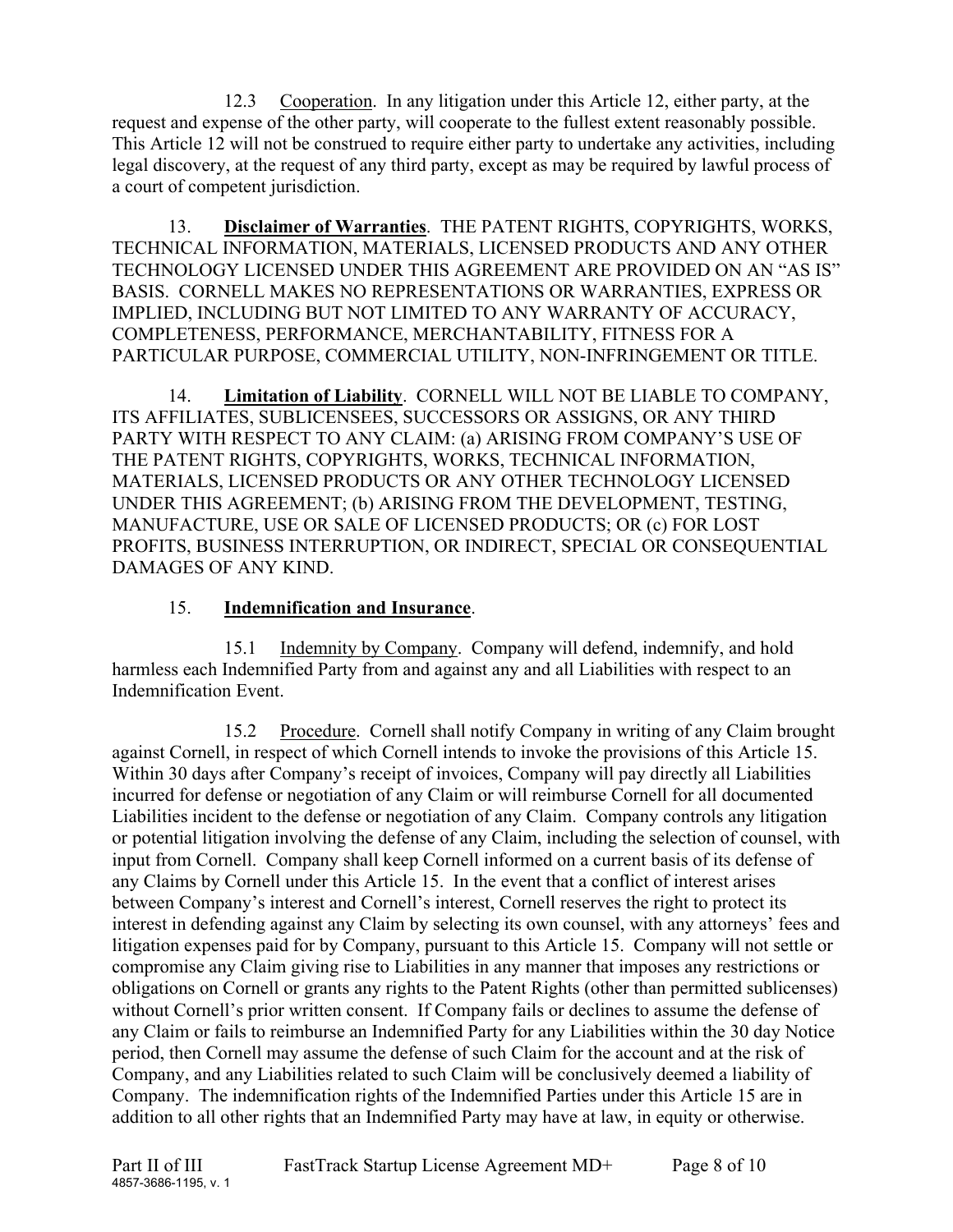15.3 Insurance. During the Term and for a reasonable period of time thereafter, Company will procure and maintain insurance policies for the Required Minimum Coverages. The Required Minimum Coverages do not constitute a limitation on Company's liability or indemnification obligations to Cornell under this Agreement.

15.4 Insurance Certificates. Within 90 days after the Effective Date and the commencement of each policy period and any renewal periods, Company will provide Cornell with insurance certificates evidencing the Required Minimum Coverages. Such certificates shall: (a) provide for 30 day advance written notice to Cornell of any modification; (b) indicate that Cornell has been endorsed as an additionally insured party under the coverage referred to above; and (c) include a provision that the coverage shall be primary and shall not participate with, nor shall be excess over, any valid and collectable insurance or program of self-insurance carried or maintained by Cornell.

### 16. **Miscellaneous**.

16.1 Compliance. Company will comply with all prevailing laws, rules and regulations that apply to its activities or obligations under this Agreement.

16.2 Export. The transfer of certain technical data and commodities may require a license from the applicable agency of the United States government and/or written assurances by Company that Company will not export data or commodities to certain foreign countries without prior approval of the agency. Cornell does not represent that no license is required, or that, if a license is required, the license will issue.

16.3 Amendments. This Agreement may only be modified by a written amendment that is executed by an authorized representative of each party.

16.4 Waivers. Any waiver must be express and in writing. No waiver by either party of a breach by the other party will constitute a waiver of any different or succeeding breach.

16.5 Notice. Any Notice must be in writing, addressed to the party's respective Notice Address, and delivered: personally; by certified mail, postage prepaid, return receipt requested; or by recognized overnight courier service, charges prepaid. A Notice will be deemed received: if delivered personally, on the date of delivery; if mailed, five days after deposit in the United States mail; or if sent via courier, one business day after deposit with the courier service.

16.6 Governing Law. This Agreement will be governed by and construed in accordance with the laws of the State of New York without regard to conflicts of law principles of any jurisdiction.

16.7 Dispute Resolution. The parties will use reasonable efforts to resolve amicably any disputes that may relate to or arise under this Agreement. If the parties are unable to resolve the dispute amicably, then the parties will submit to the exclusive jurisdiction of, and venue in, the state and Federal courts located in the Southern District of New York.

16.8 Successors. This Agreement is binding upon the parties and their respective successors and assigns.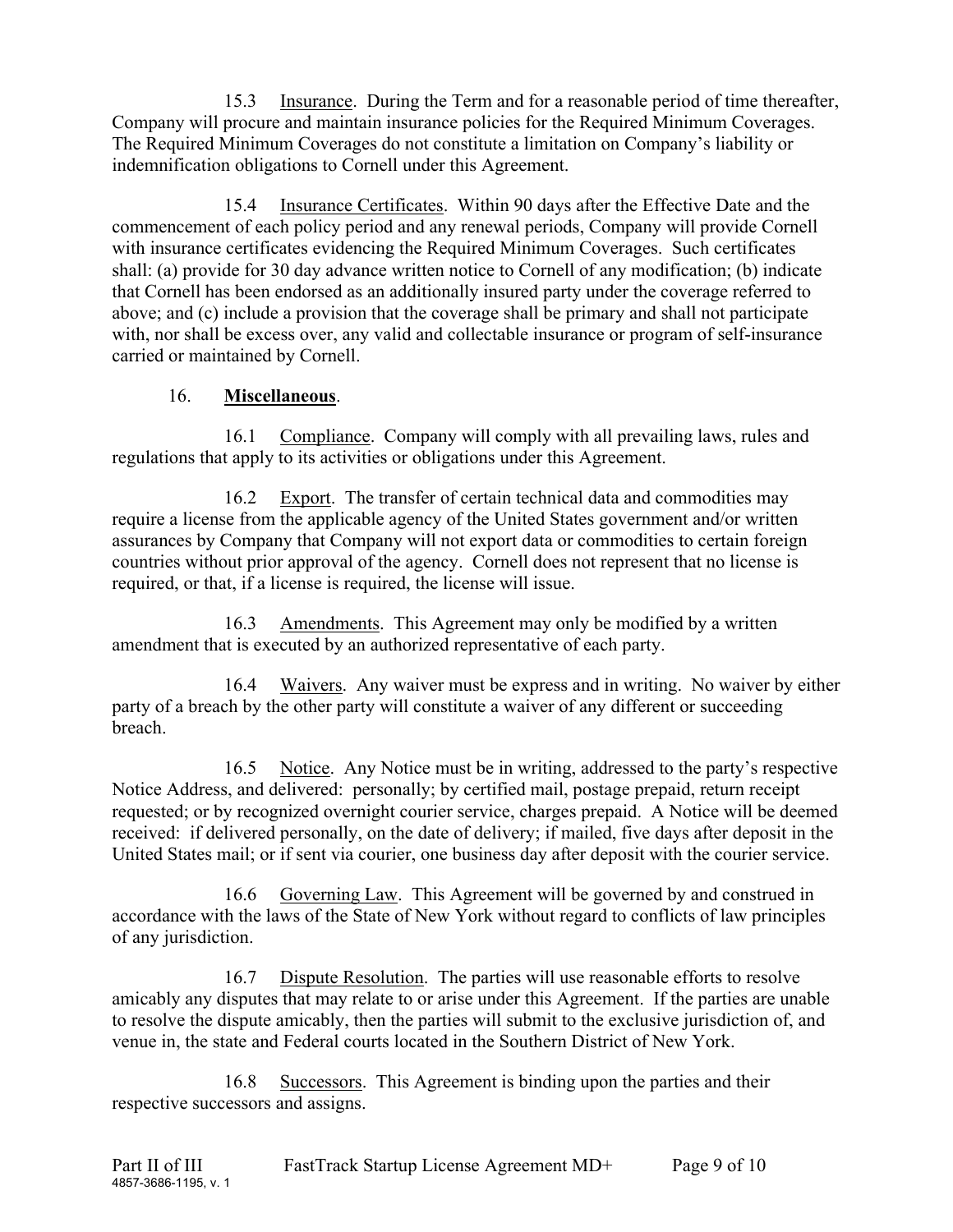16.9 Assignment. This Agreement may be assigned by Cornell. Company may not assign this Agreement or any part of it, either directly or by merger or operation of law, without the prior written consent of Cornell, which will not be unreasonably withhold or delayed. Company will not grant a security interest in the License or this Agreement during the Term. Any prohibited assignment or security interest will be null and void. Notwithstanding any terms and provisions of this Section 16.9 to the contrary, upon a Change of Control, then the Company may assign this Agreement to the entity purchasing the Company, without the prior written consent of Cornell, provided that: (i) the assignee has sufficient resources to diligently honor all the terms and provisions of this Agreement; (ii) the assignee is considered to be a business that seeks to generally make technology available to the public in commerce on a commercially reasonable basis and is not primarily engaged in "patent troll" activities; and (iii) the Change of Control transaction does not violate any laws and regulations of the United States, including but not limited to the requirement that the purchasing company does not reside in or is controlled by any country with which the US government prohibits trading for any US citizens or commercial entity.

16.10 Integration. This Agreement, together with the Equity Documents and the Confidentiality Agreement (as may be applicable), contain the entire agreement between the parties with respect to the Patent Rights, the Copyrights, the License and, as may be applicable, the Technical Information and/or Materials and supersede all other oral or written representations, statements, or agreements, including, but not limited to, any FastTrack Option Agreement between the parties, with respect to such subject matter.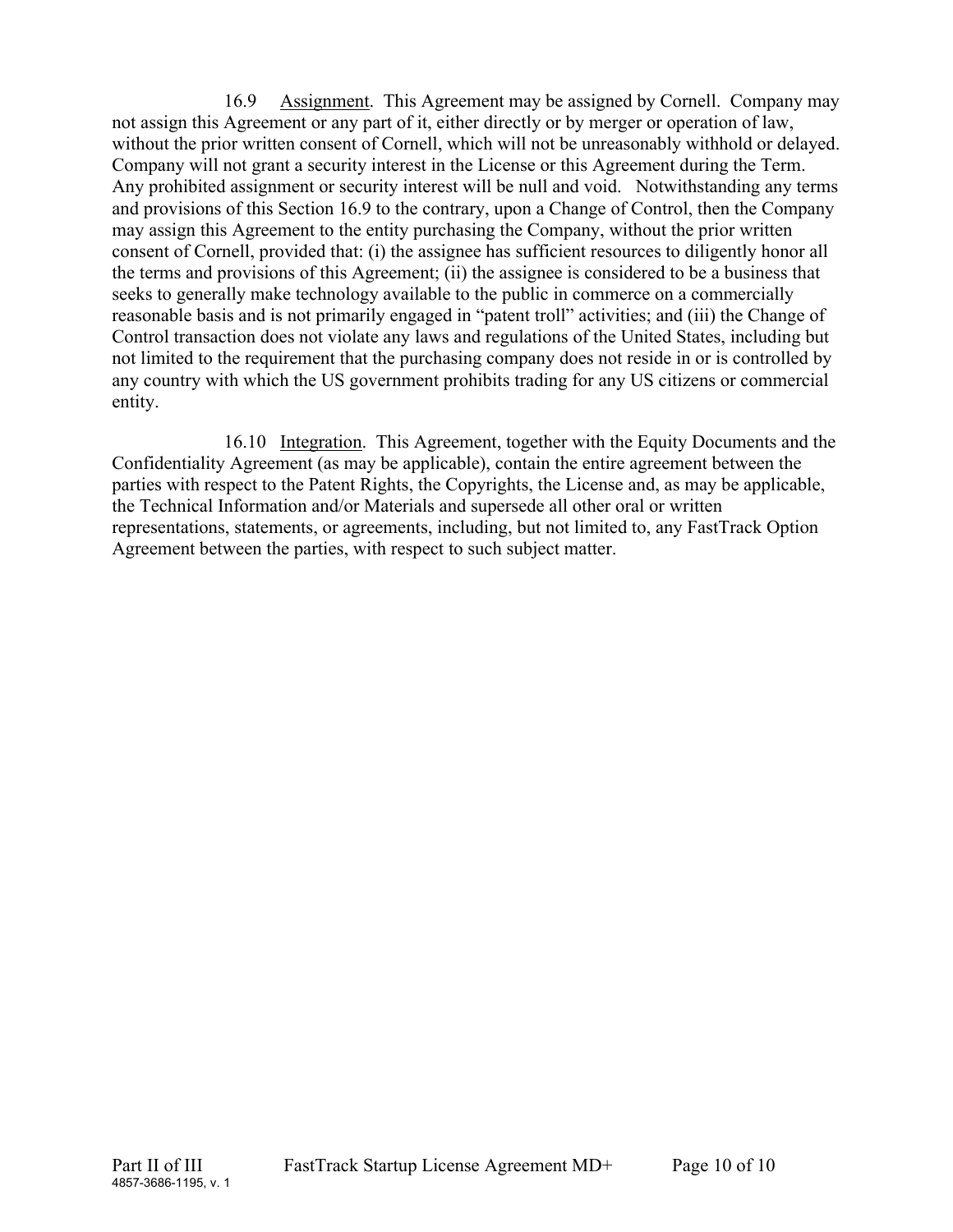# PART III - GLOSSARY

"*Affiliate*" means a legal entity that is controlling, controlled by or under common control with Company and that has executed either this Agreement or a written joinder or Sublicense Agreement agreeing to be bound by all of the terms and conditions of this Agreement. For purposes of this definition, the word "*control*" means (a) the direct or indirect ownership of more than 50% of the outstanding voting securities of a legal entity, (b) the right to receive 50% or more of the profits or earnings of a legal entity, or (c) the right to determine the policy decisions of a legal entity.

"*Anti-Stacking*" means that if (a) Company becomes obligated to pay royalties to third parties for technology necessary to develop or manufacture a Licensed Product and (b) the aggregate royalty rate owed by Company to all parties (including Cornell) to develop and manufacture the Licensed Product exceeds 150% of the Royalty Rate, then the Royalty Rate applicable to Cornell under this Agreement for such Licensed Product will be reduced *pro rata* if, and only if, all third party royalty rates are also reduced (during the time period when such third party royalties are due) *pro rata*, based on the respective applicable royalty rates for each such license, subject to the royalty floor specified in the definition of Royalty Rate in this Glossary.

"*Change of Control*" means in an arm's-length transaction: (a) any consolidation or merger of Company with or into any other corporation or other entity or person, or any other corporate reorganization, in which the outstanding shares of capital stock of Company immediately prior to such consolidation, merger or reorganization, represent less than 50% of the voting power of the surviving entity immediately after such consolidation, merger or reorganization; and (b) a sale, lease, exclusive license or like disposition of all or substantially all of the assets of Company.

"*Claim*" means any charges, complaints, actions, suits, proceedings, hearings, investigations, claims or demands.

"*Combination Product*" means that if (a) Company sells a Licensed Product that contains two or more medical devices, diagnostic tests, and/or active pharmaceutical ingredients, (b) each such medical device, diagnostic test, and/or active pharmaceutical ingredient is sold separately by Company or a third party as an individual product, and (c) such Licensed Product is sold by Company as a single unit, then the Sales of such Licensed Product shall be reduced *pro rata* based on the respective contribution of each medical device, diagnostic test or pharmaceutical ingredient to the Sale of such Licensed Product, measured by their respective average selling prices as separate, individual products; subject to the royalty floor specified in the definition of Royalty Rate in this Glossary. For example, if Company sells a Combination Product containing the Company's medical device and an active pharmaceutical ingredient otherwise sold separately by a third party, then the Sales attributable to the Combination Product would be the gross sales with respect to the Combination Product multiplied by the fraction  $A/(A+B)$ , where "A" is the separate average sale price for the Company's medical device and "B" is the separate average sale price for the third party's pharmaceutical ingredient.

"*Confidentiality Agreement*" means all Confidential Disclosure Agreements between the parties that remain in effect after the Effective Date.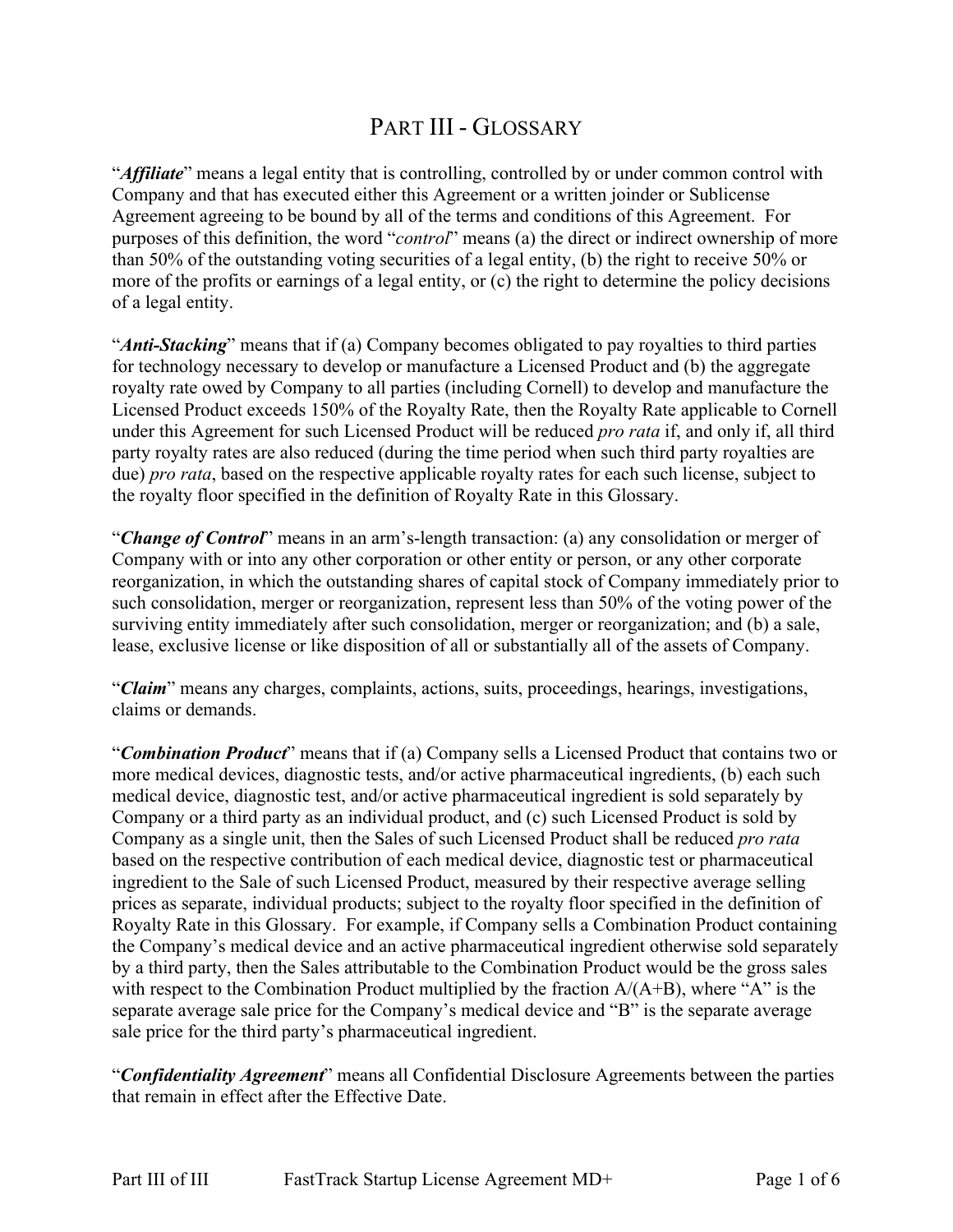"*Copyrights*" means the copyrights in the Works, whether or not registered, that are owned by Cornell on the Effective Date, including, but not limited to, those copyrights listed in Item R.

"*Deal Provisions*" means Part I (Deal Provisions and Signatures) of this Agreement to which this Glossary and the Terms and Conditions are attached.

"*Derivative Works*" shall have the meaning given to such term the United States Copyright Law and any rules, regulations or interpretations promulgated thereunder, including, without limitation, any translations of, modifications of, or works based on a copyrightable work provided hereunder.

"*Diligence Event*" means each of the events listed in the table in Item I.

"*Effective Date*" means the date specified in Item J.

"*End User*" means a third party that receives a limited sublicense of the License from Company, an Affiliate or a Sublicensee of the right to reproduce and display (for internal use only), but not to distribute, prepare Derivative Works or otherwise make commercially available (including, without limitation, via software-as-a-service or a similar platform) one or more Licensed Products pursuant to a Sale.

"*End-User License*" means an agreement with an End User that provides a limited sublicense of the License.

"*Equity Documents*" mean a FastTrack Stock Purchase Agreement between Company and Cornell, in the form available at [https://ctl.cornell.edu/wp-content/uploads/FastTrack-Stock-](https://ctl.cornell.edu/wp-content/uploads/FastTrack-Stock-Purchase-Agreement.pdf)[Purchase-Agreement.pdf,](https://ctl.cornell.edu/wp-content/uploads/FastTrack-Stock-Purchase-Agreement.pdf) and, if applicable, a Stockholders Agreement among Company and some or all of its stockholders.

"*Field of Use*" means the field specified in Item H.

"*Glossary*" means this Part III (Glossary), which together with the Deal Provisions and the Terms and Conditions comprise this Agreement.

"*Indemnification Event*" means any Claim against one or more Indemnified Parties arising out of or resulting from: (a) the development, testing, use, manufacture, promotion, sale or other disposition of any of the Patent Rights, Copyrights, Works, Technical Information, Materials, Licensed Products or Licensed Methods by Company, its Affiliates, sublicensees, assignees or vendors or third parties, including, but not limited to, (i) any product liability or other Claim of any kind related to use by a third party of a Licensed Product or Licensed Methods and (ii) any Claim by a third party that the practice of any of the Patent Rights or Copyrights, use of the Works, Technical Information, Materials, or Licensed Methods or the design, composition, manufacture, use, sale or other disposition of any Licensed Product infringes or violates any patent, copyright, trade secret, trademark or other intellectual property right of such third party; (b) any material breach of this Agreement by Company or its Affiliates or Sublicensees; and (c) the enforcement of Article 15 by any Indemnified Party.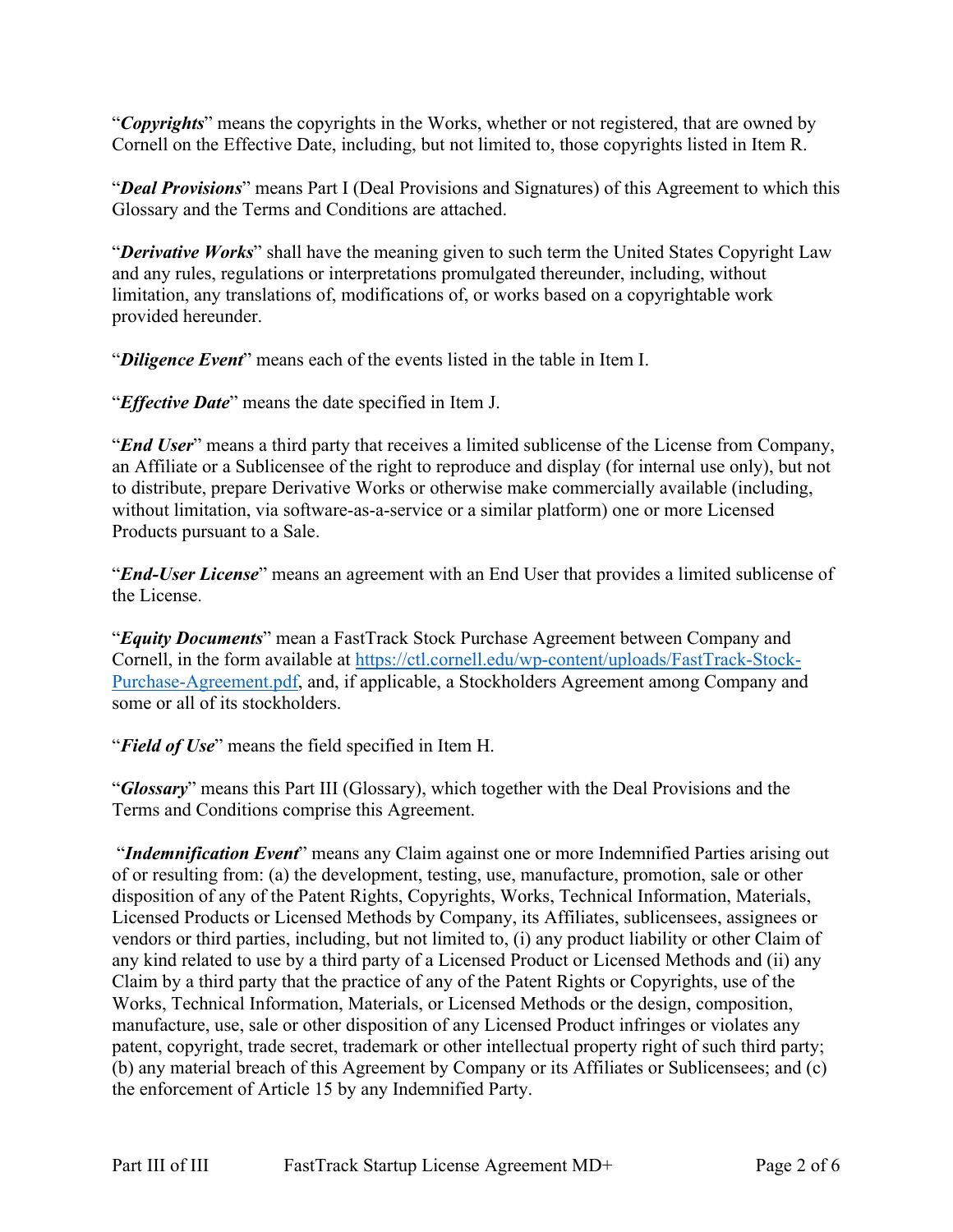"*Indemnified Party*" means each of: (a) Cornell; (b) its trustees, officers, faculty, agents, contractors, employees and students; and (c) any other inventors or authors of, or third party sponsors of the research that lead to, the patents and patent applications in the Patent Rights, the Copyrights or the Works.

"*Investigator*" means the lead investigator(s) of Cornell with respect to some or all of the Patent Rights or the Copyrights.

"*Liabilities*" means all damages, awards, deficiencies, settlement amounts, defaults, assessments, fines, dues, penalties, costs, fees, liabilities, obligations, taxes, liens, losses, lost profits and expenses (including, but not limited to, court costs, interest and reasonable fees of attorneys, accountants and other experts) that are incurred by an Indemnified Party or awarded or otherwise required to be paid to third parties by an Indemnified Party.

"*License*" means the license granted by Cornell to Company pursuant to Section 2.1.

"*Licensed Method*" means any method that uses Technical Information, Works or Materials, or is claimed in the Patent Rights, the use of which would constitute, but for the License, an infringement, an inducement to infringe or contributory infringement of the Patent Rights.

"*Licensed Products*" means any product, composition or service that: (a) is claimed in the Patent Rights; (b) is produced or enabled by a Licensed Method; (c) uses, is enabled by or is otherwise derived from use of the Works, Technical Information or Materials; or (d) the manufacture, use, sale, offer for sale, importation, reproduction, distribution, display or preparation of Derivative Works of which would constitute, but for the License, an infringement, an inducement to infringe or contributory infringement of the Patent Rights or the Copyrights.

*"Materials"* means any biological, chemical or other tangible materials provided by Cornell to Company pursuant to this Agreement (together with any progeny, mutants or derivatives thereof created, conceived or developed by Company or its Affiliates or Sublicensees).

"*Minimum Equity Percentage*" means the percentage that has been selected by Company in Item K.

"*Net Sales*" means the consideration received or expected from, or the fair market value attributable to, each Sale, less qualifying costs that are directly attributable to a Sale, specifically identified on an invoice or other documentation and actually borne by the seller. For purposes of this definition, the words "*fair market value*" mean the consideration that Company or its Affiliates or sublicensees would realize from an unrelated buyer in an arm's-length sale of an identical item sold in the same quantity and at the time and place of the transaction. For purposes of this definition, the words "*qualifying costs*" mean: (a) customary discounts in the trade for quantity purchased, for prompt payment or for wholesalers and distributors; (b) credits or refunds for claims or returns that do not exceed the original invoice amount; (c) prepaid outbound transportation expenses and transportation insurance premiums; and (d) sales and use taxes and other fees imposed by a governmental agency.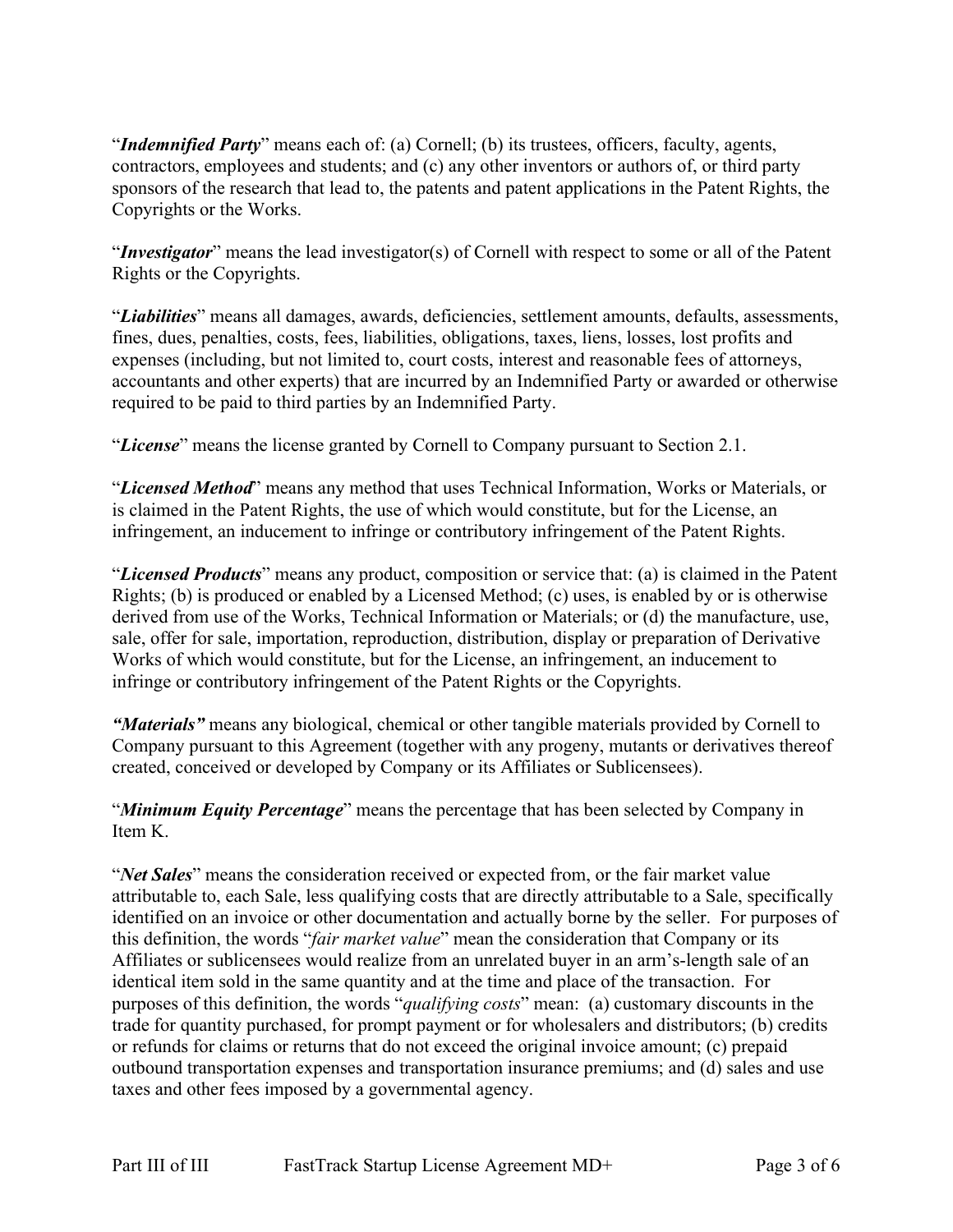"*Notice*" means any notice or other required written communication under this Agreement.

"*Notice Address*" means the parties respective Notice addresses specified in Items C and E.

"*Payment Address*" means Cornell's payment address or, in the case of a wire transfer, the electronic transfer information that is specified in Items E and F, respectively.

"*Patent Expenses*" means all attorneys' fees, expenses, official fees and all other charges incident to the preparation, filing, prosecution, and maintenance of the Patent Rights and the Copyrights, including any negotiations or proceedings arising from US inter partes review, interference, foreign opposition or other dispute.

"*Patent Rights*" means all patent rights represented by or issuing from: (a) the United States patents and patent applications listed in Item Q; (b) any continuation, divisional and re-issue applications of (a); and (c) any foreign counterparts and extensions of (a) or (b).

"*Quarter*" means each three-month period beginning on January 1, April 1, July 1 and October 1.

"*Regulatory Approval*" means, with respect to a Licensed Product in any regulatory jurisdiction, approval from each applicable regulatory authority necessary for the commercial marketing, use and sale of the Licensed Product for a particular indication in such jurisdiction in accordance with applicable laws.

"*Required Minimum Coverages*" means the following coverages with respect to personal injury, bodily injury and property damage arising out of Company's performance under this Agreement: (a) during the Term, comprehensive general liability, including broad form and contractual liability, in a minimum amount of \$5,000,000 (\$2,000,000 for first two years after the Effective Date) combined single limit per occurrence and in the aggregate; and (b) prior to the Sale of the first Licensed Product, either (i) product liability coverage or (ii) errors and omissions coverage, each in a minimum amount of \$5,000,000 (\$2,000,000 for first two years after the Effective Date) combined single limit per occurrence and in the aggregate. The policies of insurance required will be issued by an insurance carrier with an A.M. Best rating of "A" or better and will name Cornell as an additional insured with respect to Company's performance under this Agreement. Cornell may review periodically the adequacy of the Required Minimum Coverages, and Cornell reserves the right to require Company to adjust the limits accordingly.

"*Royalty Rate*" means the percentage selected in Item L; provided, however, that: (a) with respect to Net Sales of any Licensed Product that uses Technical Information, Works or Materials, the Royalty Rate may be reduced in half, on a country by country basis, in any country where no patent has issued or no patent application has been filed with respect to the Patent Rights; (b) if Anti-Stacking has been selected in Item L, then the Royalty Rate may be reduced, on a Licensed Product by Licensed Product basis, to the extent permitted under the definition of Anti-Stacking in this Glossary; and (c) if Combination Products has been selected in Item L, then the Royalty Rate may be reduced, on a Licensed Product by Licensed Product basis, to the extent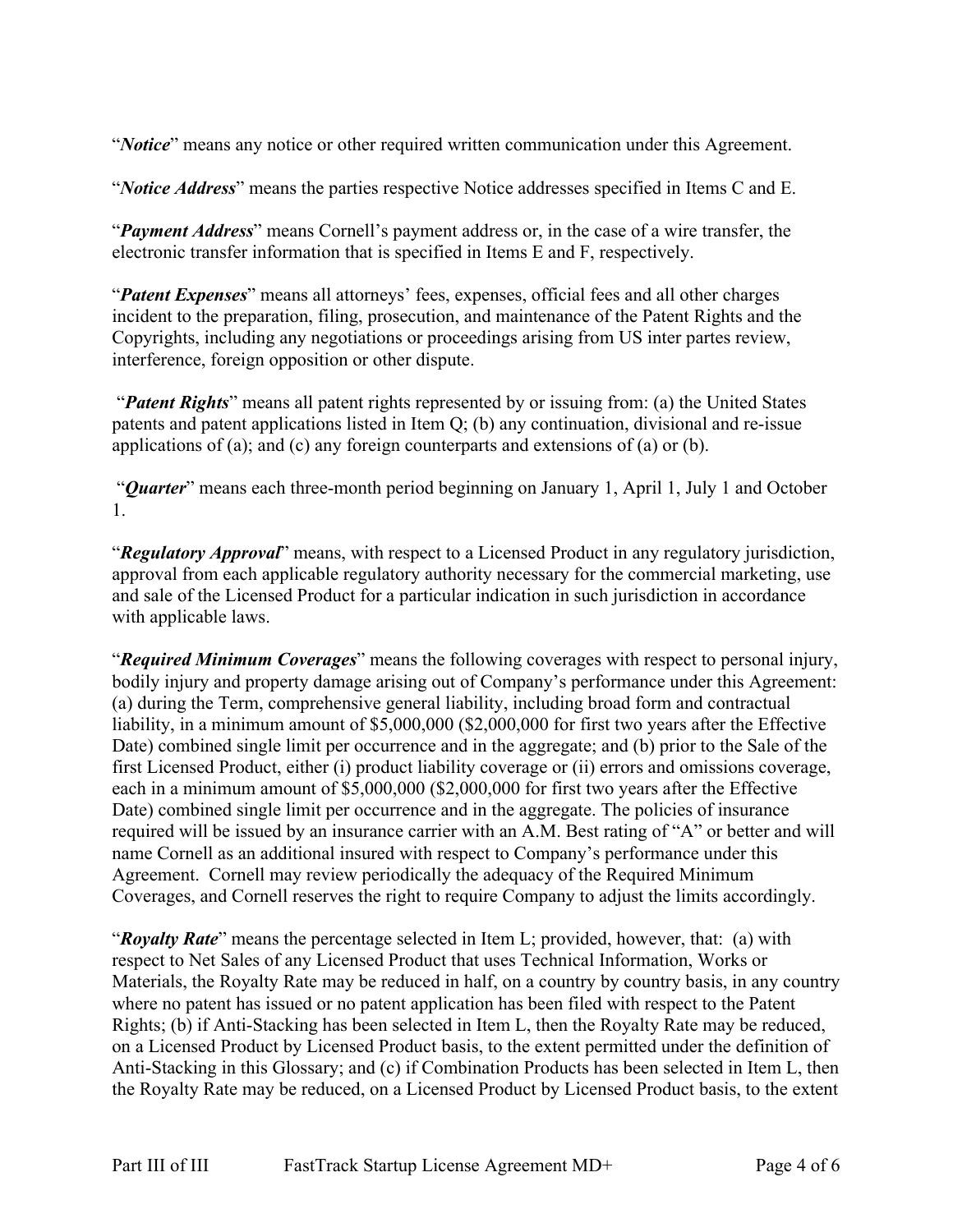permitted under the definition of Combination Products in this Glossary. In no event, however, will the royalty rate applicable to Cornell under this Agreement for any Licensed Product in any country be reduced for any reason to less than half the Royalty Rate selected by Company in Item L. A reduction of the Royalty Rate for one Licensed Product will not affect the Royalty Rate for another Licensed Product.

"*Sale*" means any bona fide transaction for which consideration is received or expected by Company or its Affiliate or Sublicensee, for the sale, use, lease, transfer or other disposition of a Licensed Product to a third party. A Sale is deemed completed at the time that Company or its Affiliate, invoices, ships or receives payment for a Licensed Product, whichever occurs first.

"*Sublicense*" means an agreement or arrangement into which Company enters with a third party (other than an End User) for the purpose of: (a) granting to the third party certain rights under the License; (b) granting to the third party an option to obtain certain rights under the License; or (c) forbearing the exercise by Company of any rights under the License for the benefit of the third party (*e.g.*, through a standstill or covenant not to sue).

"*Sublicense Agreement*" means an agreement that provides for a Sublicense of the License.

"*Sublicense Income*" means the sum of all payments plus the fair market value of all other consideration of any kind received by Company from Sublicensees of the License during each Quarter, other than: (a) royalties paid to Company by a Sublicensee based upon Sales or Net Sales by the Sublicensee; (b) equity investments in Company by a Sublicensee up to the amount of the fair market value of the equity purchased on the date of the investment; (c) loan proceeds paid to Company by a Sublicensee in an arm's-length, full recourse debt financing to the extent that such loan is not forgiven; and (d) sponsored research funding paid to Company by a Sublicensee in a bona fide transaction for documented and budgeted future research on Licensed Products to be performed by Company. Sublicense Income will also include any remaining proceeds from infringement litigation pursuant to Section 12.2.

"*Sublicense Rate*" means the percentage selected in Item N.

"*Sublicensee*" means a third party (other than an End User) that receives a sublicense, in whole or in part, of the License directly from Company or its Affiliate.

"*Subsequent Equity Financing*" means a bona fide transaction or series of transactions with the principal purpose of raising capital, pursuant to which Company sells shares of capital stock (whether common or preferred) of Company or any warrants or other convertible securities of Company.

"*Technical Information*" means research and development information, unpatented inventions, know-how and technical data, whether or not protectable as a trade secret, which are defined in Item S, that: (a) is in the possession of the Investigator on the Effective Date; and (b) is needed to produce or develop, or is used in, a Licensed Product.